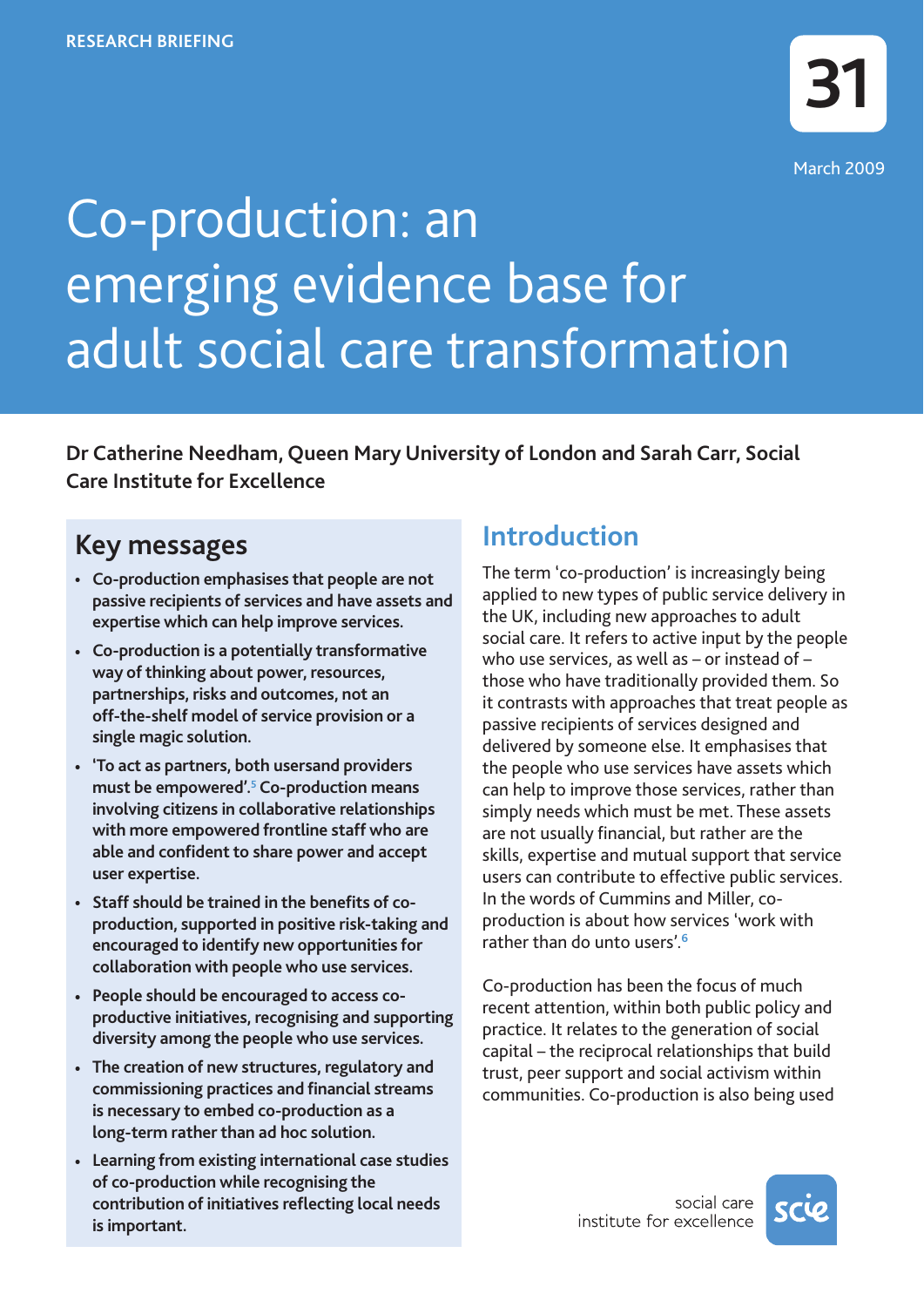as a way of talking about participation and community involvement in social care services in the context of personalisation. The Putting people first concordat asserts that the transformation of adult social care programmes 'seeks to be the first public service reform programme which is co-produced, co-developed, co-evaluated and recognises that real change will only be achieved through the participation of users and carers at every stage'.**<sup>1</sup>** This applies to adult social care service providers from all sectors. In proposals for new ways of organising and delivering social care services, people who use services have suggested that 'service user controlled organisations can be a site where social workers are employed working alongside service users in a hands on way'.**<sup>7</sup>** This encapsulates the essence of co-production in adult social care.

Given its increased profile, it is important to clarify definitions of co-production and assess its impact. Although there are no large-scale evaluation initiatives, a number of reports (from academics, policy organisations and practitioner groups) offer theoretical refinement and evaluation of practice examples, which together give some indication of the potential for co-production to be developed within adult social care. The reports also highlight potential concerns and limitations which need to be addressed when considering co-production as a way of transforming public service development and delivery, particularly in relation to adult social care.

### **What is the issue?**

Public services have always relied on input from their users – be it pupils doing their homework, people remembering to take their medication or neighbourhood watch schemes contributing to local crime prevention. The term co-production

itself dates from the 1970s, a time when movements to challenge professional power and increase citizen participation in community affairs coincided with efforts to reduce public spending. Academics in the USA in the 1970s explored how to harness more effectively the input of people who use services, focusing particularly on municipal services such as waste collection, parking, road maintenance and neighbourhood policing.**8–11**

In the early 1980s, the language of co-production largely disappeared from use. UK policy-makers favoured market approaches and an increasingly managerialist culture, which emphasised the separate interests of service producers and consumers, rather than the value of collaboration.**12,13** However, the co-productive insight – that the people who use services have expertise and assets – continued to be evident in a range of reform movements outside the mainstream, including the independent living movement,**<sup>14</sup>** time banking,**<sup>15</sup>** mutualism**<sup>16</sup>** and co-operatives.**<sup>17</sup>**

The return of co-production – also called co-creation and parallel production – as a mainstream idea in public policy in the last few years has coincided with various pressures for reform including:

- a crisis of faith in target-based and processdriven models of service delivery
- a call for 'double devolution' of power, down to town halls and out to frontline staff and citizens along with the promotion of the idea of 'place shaping' in local government**18–20**
- pressures to increase service efficiency and reduce public spending**<sup>21</sup>**
- the growing awareness of new types of knowledge, particularly that which is user-generated**22,23**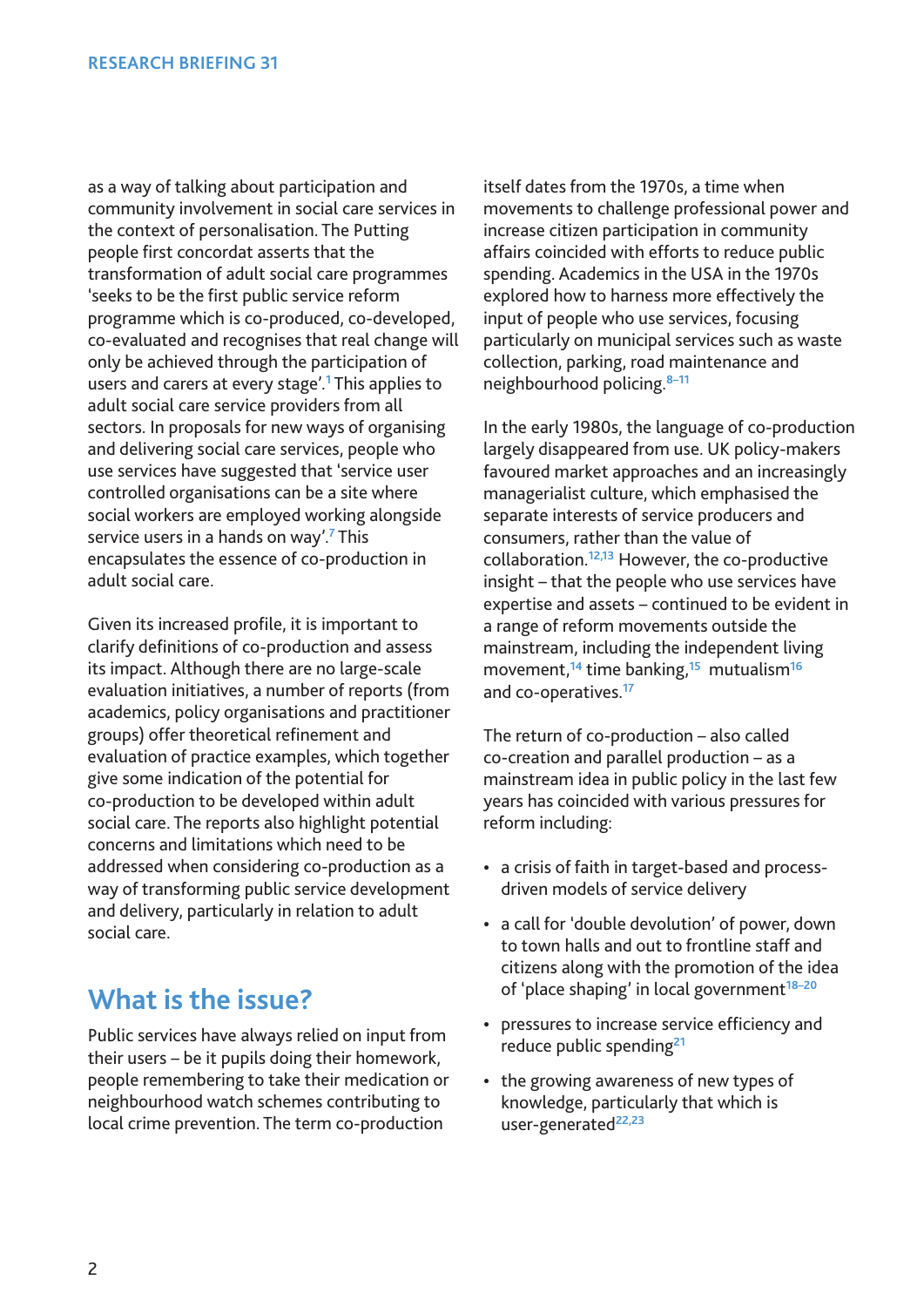- a desire to reinvigorate local democracy**<sup>17</sup>**
- a determination to make social care services more personal though the effective participation of the people who use them.**<sup>24</sup>**

Co-production has something to offer the implementation of these reforms, which highlights both its popularity and the ambiguities surrounding its definition. Its supporters see it as a different way of thinking about public services, with potentially transformational consequences, as people who use services take control of defining and managing their care.

### **Why is it important?**

Co-production is clearly relevant to a range of recent initiatives within social care policy and practice in the UK. In public services in general, and social care in particular, the government has committed itself to a more collaborative role for people who use services as part of a personalisation agenda, involving people more directly in shaping services, as well as managing the attendant costs and risks.**1,25,26** Person-centred planning, self-directed support, individual budgets and initiatives such as Connected Care have been cited as examples of co-production, given the emphasis on people choosing and managing their own packages of care in partnership with professionals.**6,27,28,29** The emerging Local Involvement Networks (LINks) have the potential to create new roles in shaping service planning and outcomes. The transformation of adult social care will rely on the partnerships with user-led organisations, the involvement of which is clearly cited as necessary by government.**1,30** Together these approaches reflect a broader policy focus on 'public value' rather than narrow, financial definitions of value,**31,32** and on involving citizens in collaborative relationships with more empowered frontline staff.**7,33–35**

However, advocates of co-production warn against its capacity to respond to all aspects of public service reform – some public services may be more amenable than others to co-productive solutions. Although co-production has much in common with initiatives to encourage user involvement, it is not the same as consultation or the types of tokenistic participation of people who use services and their carers which do not result in meaningful power-sharing or change.**7,36,37** Consultation exercises ask for feedback on a service and can often result in no real change for the person using the service.**<sup>38</sup>** Co-production demands more active involvement and decision-making by the person using a service, and puts more emphasis on 'relational' rather than 'transactional' approaches to delivery.**38,39** In other words, it sees service outcomes as achieved through person-centred relationships on the frontline, rather than mechanised service-centred delivery to a person who can then express satisfaction or dissatisfaction.

There is uncertainty about how far new policy directions in social care can be classed as co-productive. The personalisation agenda, central to the reform of adult social care,**<sup>40</sup>** can encompass a greater role for the people who use services as 'co-designers and co-producers of services'.**<sup>24</sup>** However, not all tools for personalisation are necessarily co-productive and much depends on the definition of co-production being used. A recent New Economics Foundation (Nef) report expressed doubt about social care individual budgets**<sup>41</sup>** being considered a form of co-production, since they have led to individuals being encouraged to 'buy solutions' (including 'buying people to keep them company') 'rather than have an active stake in delivering (or "producing") their own solutions'.**<sup>42</sup>** Nef's conception of co-production is based on the idea 'that people need to be rooted in mutual support networks, and that not everything can be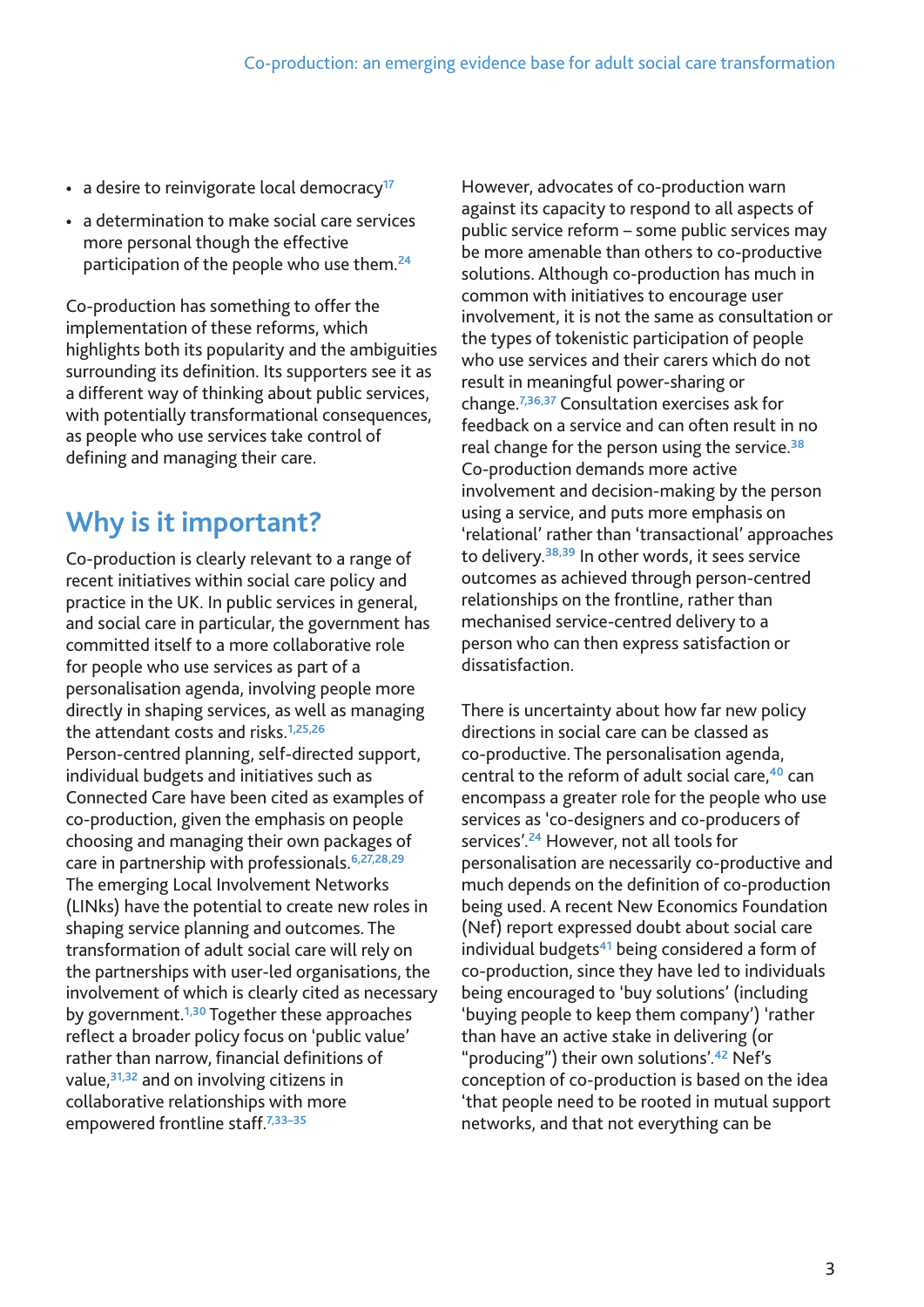bought'.**<sup>42</sup>** Thus the scope and impact of co-production depends in large part on how it is defined. A key limitation of co-production is its 'excessive elasticity', evident in the various ways in which it has been defined and interpreted.**<sup>43</sup>**

### **What does the research show?**

This section looks at findings from wider international research on co-production in public services in general.

Although co-production relies on a very simple definition – people who use services contribute to the production of services – the details of how this is applied to public services in general, and social care in particular, are more complex. All of the following aspects of co-production can vary.

### **Who is co-producing?**

Co-production is sometimes described as a collaborative relationship between the people who use services and the formal service provider (be it a social worker, teacher, nurse or housing officer). By emphasising the importance of dialogue and negotiation between frontline staff and the people who use services, it offers an alternative to confrontational or gatekeeping models where citizens petition staff for access to scarce resources.**<sup>43</sup>** A somewhat different model of co-production envisages it as a form of mutual aid between the people who use services; a corrective and a challenge to the dominant role of the professional: 'the role of the professional needs to shift from being fixers who focus on problems to becoming catalysts who focus on abilities'.**<sup>44</sup>** Some versions of co-production also envisage the involvement of volunteers, i.e. people who contribute to a project without directly benefiting from it.**8,45** 

#### **How many people are involved?**

Some accounts of co-production focus on face-to-face relationships between individuals in the frontline service delivery context (user-professional; user-user; user-volunteer), whereas others offer a more collective version involving groups of users and/or multiple professionals.**11,45** Collective forms of co-production are generally seen as more beneficial than individualised forms, either because they affirm the interwoven relationships of multiple stakeholders,**<sup>45</sup>** or because the assets and skills generated by co-production can be more widely distributed.**<sup>46</sup>** Some have argued that 'co-production has to be more than a one-to-one relationship between doctor and patient'.**<sup>47</sup>**

#### **At what stage does co-production take place?**

Co-production can occur at the point of service delivery. It is also perfectly possible to involve the people who use services in the early stages of service planning, design and commissioning and in the later stages of managing, monitoring and evaluation.**<sup>45</sup>** Part of the co-productive challenge to traditional public services is to refute the very notion of 'individual "consumers" at the end of a long delivery chain stretching from Whitehall to the frontline'.**<sup>27</sup>** Instead there should be a focus on 'interdependent citizens embedded in a wide network of support, including formal public services, as well as a host of less formal interactions and relationships'.**<sup>27</sup>** Some have emphasised the importance of involvement in 'co-design', 'identify[ing] the kinds of problems to which a service responds, rather than just giving people a say in the answers to pre-defined problems'.**<sup>48</sup>** Co-production can also be incorporated into management,**<sup>49</sup>** involving the many people and agencies that co-produce aspects of a service. While some services may need to be delivered on an individual level (for reasons of confidentiality, for example), other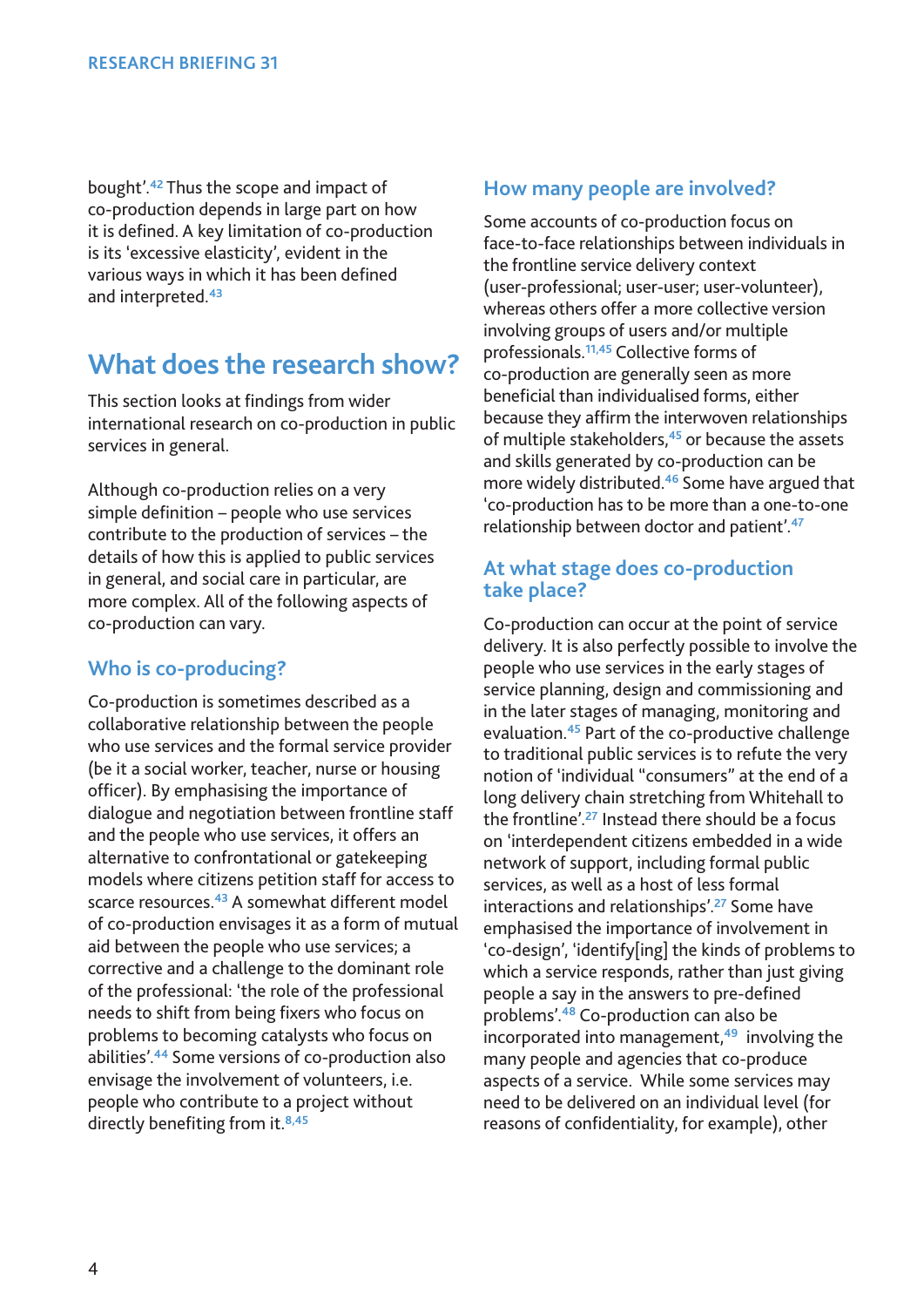stages of the service process can involve input from groups such as user organisations.**<sup>45</sup>**

### **What is contributed?**

Co-production may entail different sorts of input from participants including time, activity, skills, expertise and/or social interaction to the service. There is a common emphasis on a creative, productive input from those traditionally positioned as the consumers of services.**<sup>8</sup>** Some of the contributions may be highly influential but often intangible, such as a contribution to the 'culture' within which a service is delivered**<sup>50</sup>** or a greater understanding of the constraints that service providers are under.**8,51** 

Some contributions from the people who use services may involve making the existing service work more effectively, such as providing information and advocacy to enable choice, whereas others may lead to more transformative models of co-production, such as user-led management or delivery of a service.**<sup>16</sup>** Some contributions may be generated by people who use services wanting to play a more active role – such as getting involved in the NHS Expert Patients programme or the Commission for Social Care Inspectorate Experts by Experience initiative – whereas others may be about greater responsibilities being placed on the people who use services, such as requiring parents to sign home-school contracts.

There is a tendency in some policies to 'impose' co-production as a solution to some of the difficulties faced by disadvantaged communities.**<sup>45</sup>** Research on some community-level co-productive approaches to designing citizen-centred governance showed that 'citizens and service users in disadvantaged areas receive considerable demands to become involved in governance of their communities. They face a double disadvantage, as they have to negotiate the

complexities of public service delivery to meet their immediate needs and also respond to the many consultation initiatives set up by the various institutions of community governance'.**<sup>52</sup>**

### **How does co-production relate to other forms of citizen participation?**

Some authors have linked co-production to a general increase in citizen empowerment and democratic invigoration.**<sup>17</sup>** However, its emphasis on the service delivery process means that co-production is not generally presented as a replacement for other forms of advocacy and democratic involvement. Advocates of co-production argue that it should not be used as a tool to co-opt people who use services into collaborative relationships in order to neutralise challenges to the status quo.**8,45**

### **What are the different levels of co-production?**

Depending on the answers to the questions above it is possible to understand co-production on three different levels from being less to more transformative of services:

1. At its least transformative, the people who use services may experience co-production simply as a **description** of how all services, including those in the private sector, rely on some productive input from users.**<sup>49</sup>** At the minimum this input may be just compliance with legal or social norms (such as making way for an emergency vehicle or not dropping litter,**<sup>53</sup>** although it could also encompass children doing their homework or people taking medication. This approach simply restates existing approaches to public services as co-productive, and fails to acknowledge the potential for more effective use of productive capacities or creating social capital.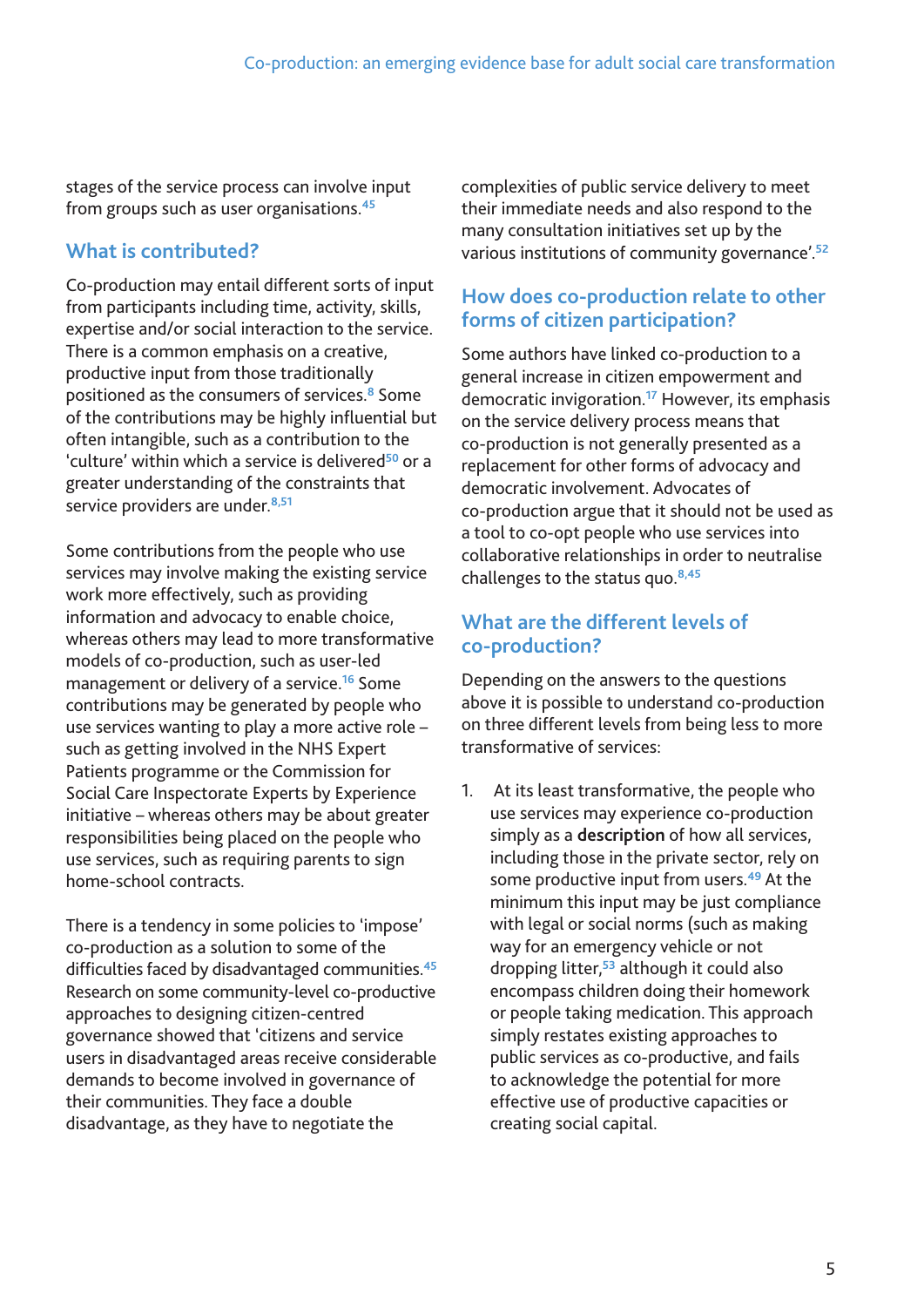2. At the intermediate position, co-production can be a tool of **recognition** for the people who use services and their carers, acknowledging their (usually uncosted) input, valuing and harnessing the power of existing informal support networks and creating better channels for people to shape services.**27,44,45** This improvement-focused form of co-production envisages 'more involved, responsible users',**<sup>24</sup>** who are invited – although perhaps also required – to make a greater contribution to the service.**<sup>12</sup>** Associated with a broader 'politics of recognition',**<sup>54</sup>** this approach can promote increased understanding between multiple stakeholders. People who use services come to have a greater understanding of 'the content, costs and limitations of municipal services and their joint responsibility with service agents for their delivery'.**<sup>11</sup>** Those who deliver services can become more attuned to the individual circumstances, needs and preferences of the people who use them.**<sup>55</sup>**

An example of this recognition level of co-production is the Shared Solutions project, commissioned by Unison and the National Consumer Council (NCC). It found that a workshop involving social housing tenants and officers facilitated the identification of problems and priorities and 'allowed frontline staff and service users to share expertise and recognise a common agenda.**<sup>43</sup>** However, in what was described as an under-funded service, subject to tight performance management from the centre, it was difficult to move beyond the 'mutual recognition' stage to the transformative level with longer-term shifts in power and resources.

This level of co-production offers a way to acknowledge and support the contributions of service stakeholders, although without necessarily changing fundamental delivery systems. There is a danger that it can be a device to legitimise existing approaches, helping the people who use services better to understand the strains that providers face, rather than changing organisational cultures and improving service provision.

3. At its most effective, co-production can involve the transformation of services. The transformative level of co-production requires a relocation of power and control, through the development of new user-led mechanisms of planning, delivery, management and governance. It involves new structures of delivery to entrench co-production, rather than simply ad hoc opportunities for collaboration. It can be 'a form of citizenship in practice'.**<sup>56</sup>** It brings professionals and the people who use services together to identify and manage new and existing risks. According to Bovaird, 'the service user has to trust professional advice and support, but the professional has to be prepared to trust the decisions and behaviours of service users and the communities in which they live rather than dictate them'.**<sup>45</sup>**

This transformative model is challenging to realise. How the distinctions and dilemmas of co-production play out depends very much on the type of public service: co-production in public transport will generate a very different set of conditions and concerns than co-production in education, health or – the focus here – social care.

#### **What does social care research show?**

This section looks at findings from wider research on co-production, specifically in adult social care services.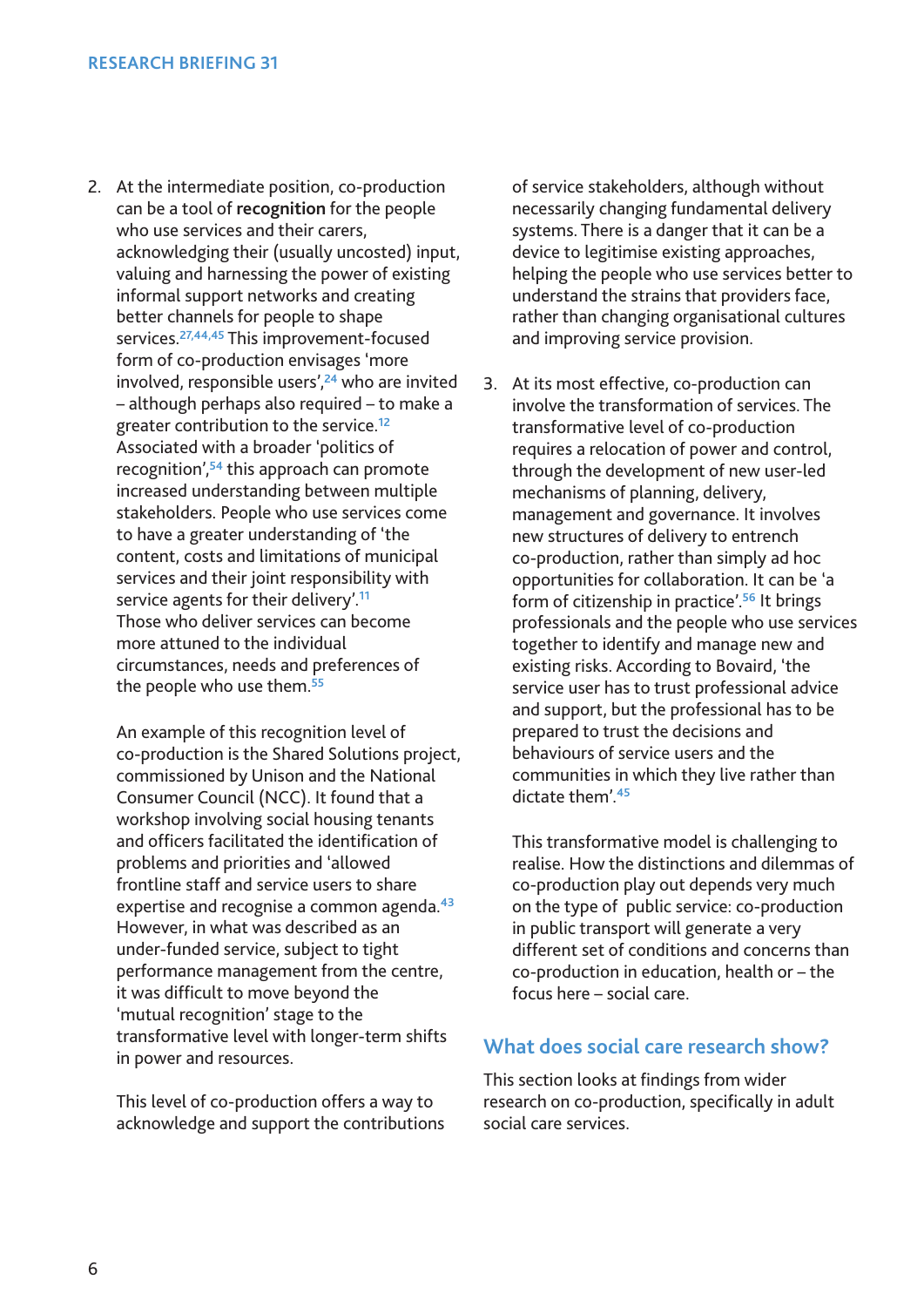The nature of adult social care makes co-production particularly apt, but there are distinctive challenges to its implementation. Co-production is especially relevant for areas in which services are individualised, site-specific and of sustained importance to people's lives, requiring ongoing dialogue between many people and agencies and frequent review.**<sup>4</sup>** Adult social care services meet all of those criteria. People who use services are by necessity strongly involved in the production of their care and notions that they are passive consumers of services produced for them by others are particularly inappropriate.

Thus co-production is not a new delivery mechanism for social care services. It is an approach which affirms and supports an active and productive role for people who use services, and the value of collaborative relationships in delivering the outcomes negotiated with the person using the service.

Over the last 30 years, the service user and disability rights movements have promoted the idea of people who use services as active participants with resources, rather than passive dependents with needs resulting in innovations such as direct payments. The associated move towards 'personalisation' in adult social care services can be seen as a continued response to this need for choice and control.**<sup>1</sup>** Service user and carer movements, professional bodies and the policy community have called for services to be designed around the people that use them, rather than matching people to services.**<sup>40</sup>** 'Deep' forms of personalisation within social care have much in common with co-production and raise similar issues.**<sup>24</sup>** These issues vary, depending on the type of co-production being used and the groups of people involved.

### **Who is co-producing in adult social care services?**

Social care services involve a diverse range of people and many types of service provider including paid and unpaid carers, local authorities, voluntary organisations, user-led agencies, social enterprises and the private sector. Some co-production should already occur in assessment processes, particularly in self-assessment. Good practice in care management is also facilitated by co-production, where the people who use services, service commissioners and providers negotiate an appropriate care package. It is also evident in the daily negotiations between carers and the people who use services. The collaborative dynamic of co-production raises opportunities to think creatively about new types of relationship. For example, some people may be involved in formal or informal staff roles, while also using services themselves.

However, as with user involvement more generally, issues of power are central and need to be addressed.**36,57** In many cases 'service users are still reliant on "expert" providers who define what the service is and who shall gain access to it'.**<sup>16</sup>** Co-production depends on a redefinition of people who use services as experts rather than dependents. This expertise needs to be recognised and mobilised in ways negotiated with the individual.

A number of authors on co-production warn that professionals may be resistant, unless co-production is associated with an increase of resources rather than a threat to status.**8,58,59** Rather than ignoring tensions or conflicts between professionals and users, or between other sets of stakeholders, they should be 'discussed openly'.**4,5,60**

There is a strong argument that frontline staff are central to the delivery of co-produced services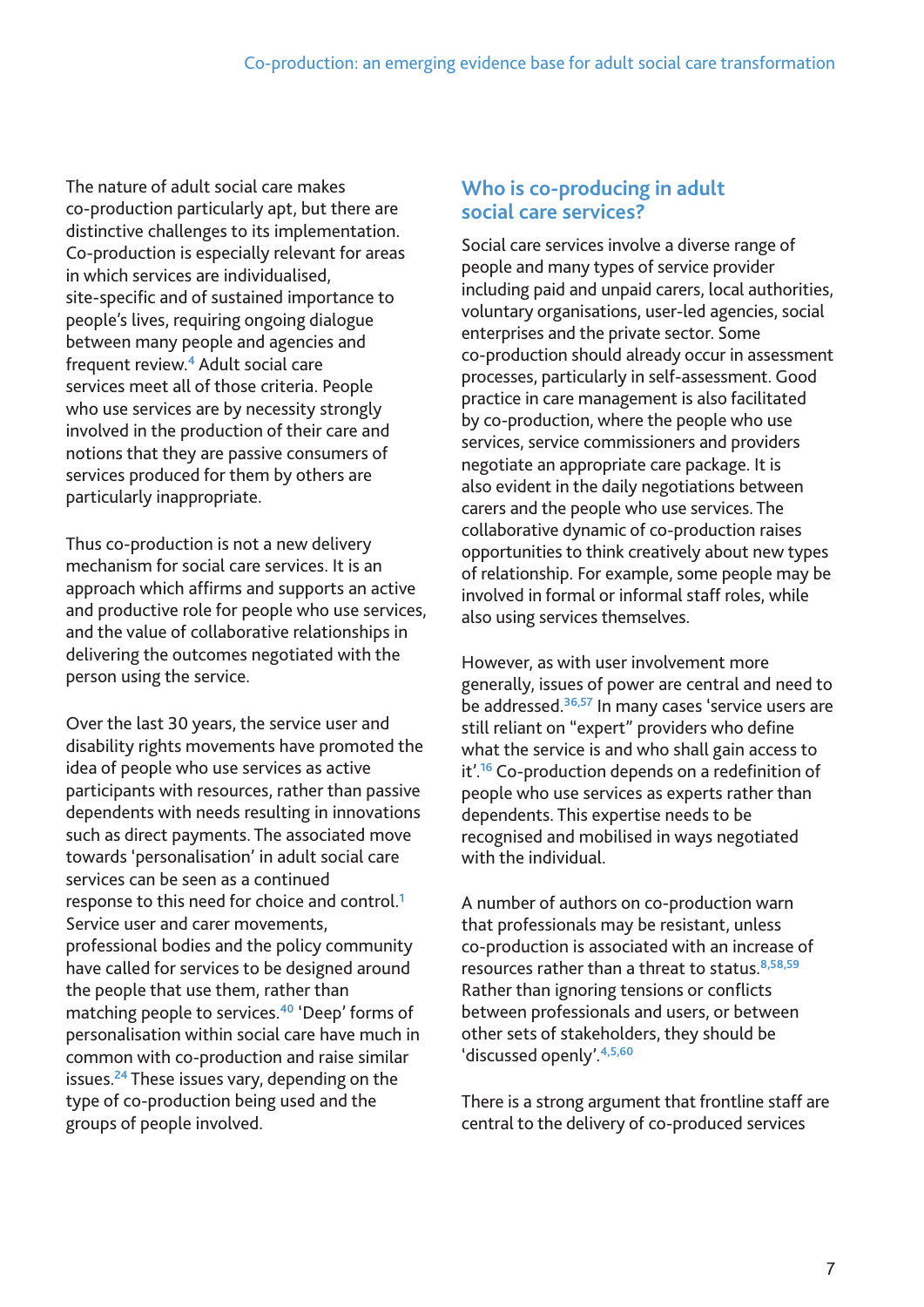and should also be empowered.**5,44** 'Staff need more interpersonal, facilitative skills – rather than just having a rigid, delivery focus. To achieve this, staff morale is as important as client morale – in practice, the participation that they are asked to extend to clients is often not extended to them'.**<sup>44</sup>**

#### **How many people are involved?**

Co-production takes both individual and collective forms in social care. Relationships between people who use services and carers (formal and informal) will often be one-to-one and in the home. However, care takes place in a multi-agency context and in different settings (in the home, community and in residential settings), requiring negotiated relationships between a range of planners, commissioners, providers, workers and regulators. If co-production approaches are rooted in the creation of structures for association and shared learning, they can help to address the isolation faced by people who use services and their carers, facilitating peer support and encouraging shared learning. However, it is necessary to be sensitive to and open about differences between the values, incentives or perception of roles between different stakeholders.**<sup>45</sup>**

#### **What is contributed?**

Co-productive approaches assume that people who use services have expertise and assets, which are essential to effective service systems. The resources of people who use services can contribute to meeting either their own needs or those of others. Co-productive approaches also emphasise the expertise of frontline staff and the positive outcomes that come from close and sustained relationships between staff and the people who use services. In such systems the health and care benefits may be incidental to mutual exchanges that build relationships and enhance the power, influence and activity of individuals and communities, sometimes called social capital.**47,61** 

#### **How does co-production relate to other forms of citizen participation?**

Co-productive approaches emphasise the importance of dialogue and negotiation between people who use services and providers. However, most advocates of co-production in social care are keen to point out that it should complement rather than replace the work that people do individually or in organised groups to challenge and critique existing services.**<sup>56</sup>**

#### **How does co-production take place in adult social care services?**

This section relates to the section above on the different levels of co-production in general (description, recognition and transformation). It examines the different types of co-production in adult social care services (see Figure 1 below).

The research suggests that the three different types of co-production in adult social care services are as follows.

#### **Figure 1 shows how the different types of co-production in social care can fit on a scale:**

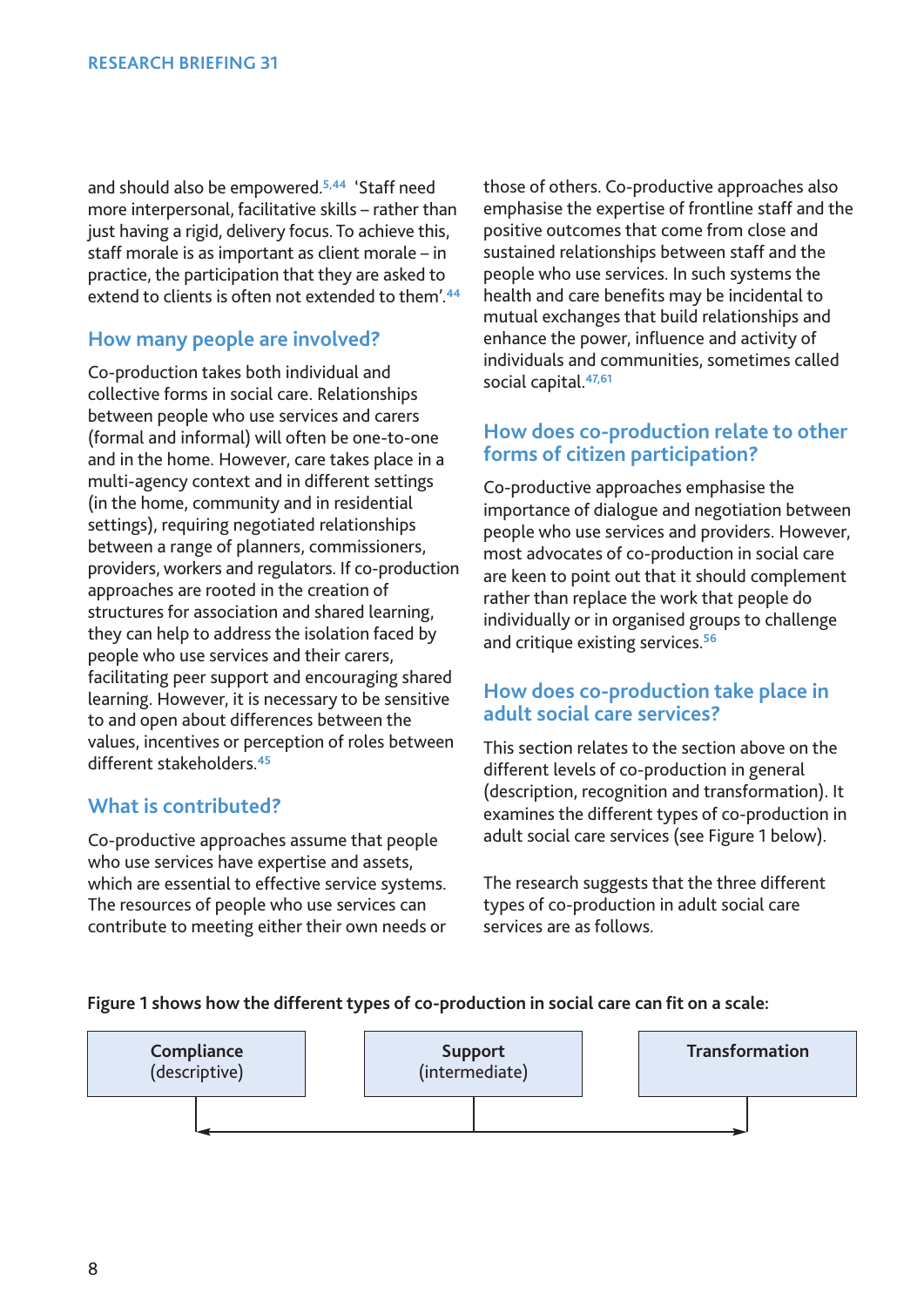1. **Descriptive** co-production already takes place at the stage of service delivery, as people who use services and carers collaborate to achieve individual outcomes. The people who use services already make contributions to each stage of the service provision process (assessment, planning, commissioning, monitoring, evaluation) even if it is not recognised as co-production. However, if co-production is to reshape social care services, Hunter and Ritchie are clear that the people who use services must be involved in **problem definition** as well as developing and implementing solutions,**<sup>4</sup>** Flexibility to the priorities of people who use services may, however, clash with service regimes built on existing targets, funding streams, hierarchies or attitudes to risk.**45,59**

The descriptive model of co-production in relation to social care involves the insight that care services cannot be produced without input from the people who use services, even if that is only **compliance** with an externally-imposed regime. It has been suggested that some managers may be ignoring even this basic form of co-production, failing to manage inputs and risking staff burnout.**<sup>49</sup>** However, even with better management, compliance models of co-production offer little substantive change by or for the people who use services – the 'ritual of co-production may very well perpetuate regimes of control/containment for mental health patients that have little efficacy'.**<sup>50</sup>**

2. The **intermediate** level of co-production involves a much fuller recognition and valuing of the many people who together co-produce care outcomes, with an emphasis on mutual respect. For example, the aims of the NHS and Community Care Act 1990 which recognised the importance of informal

carers and required local authorities to create mechanisms of **support**, could fit into this intermediate understanding of co-production.**<sup>49</sup>** It may include a more expansive role for groups of users in the recruitment and training of professionals and managers.**<sup>56</sup>** This model may also involve new responsibilities being imposed on the people who use services, leading to concern that co-production can be used as a way to manipulate people who use services or more successfully exploit their labour.**<sup>49</sup>**

3. The **transformative** level of co-production in social care has the potential to create new relationships between the people who use services and staff and to facilitate new and durable forms of peer support. It repositions the service user as one of the experts and asks what assets they can contribute to collaborative relationships which will transform provision. It takes 'a whole life focus', incorporating broader quality of life issues, rather than just clinical or service issues.**<sup>4</sup>** The people who use services can be involved in shaping the ethos of care and in empowering frontline staff as well as themselves.**<sup>62</sup>** However, some people are already able to be active citizens and take advantage of the opportunities that co-productive approaches will offer, whereas others are very disadvantaged, both socially and personally.**7,52** This situation needs to be carefully considered when developing transformative approaches for different people and different social care contexts.

The transformative approach can come closest to fulfilling the demands of the *Putting people first* adult social care transformation agenda.**1,63** However, when employing this model of co-production, adult social care services should not lose sight of their role in promoting social justice and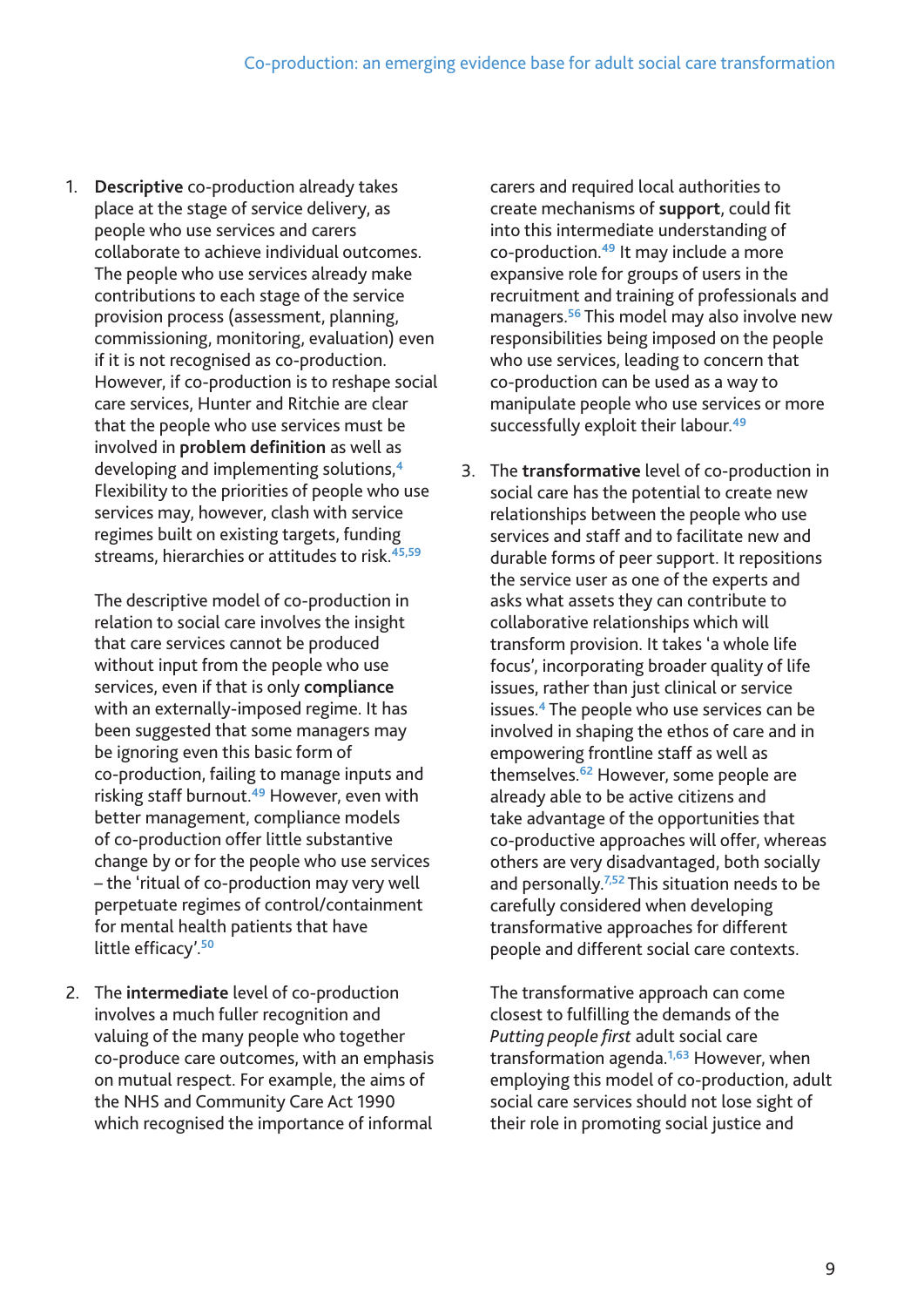should 'aim to achieve a fair distribution of outcomes, paying particular attention to the narrowing of unjust inequalities (such as between people from different social class backgrounds, or of different gender, ethnicity or sexuality)'.**<sup>64</sup>** Research has also indicated that 'co-production, where it has been happening successfully, has generally been outside nationally funded services that are supposed to achieve this, and usually despite – rather than because of – administrative systems inside public services'.**<sup>44</sup>** This needs to be considered when forging partnerships with non-statutory agencies, voluntary

organisations and user-led organisations in Local Area Agreements.**<sup>63</sup>**

The extent to which the transformative model of co-production is realisable in practice, given the existing state of adult social care provision and the current lack of research in this area, is not yet clear.

The sections below examine some practice examples from the international research, all of which were described by practitioners or evaluators as forms of co-production within adult social care. Together they indicate the key

# **Co-production examples in practice Case studies of co-production from around the world**

Members of a **time bank** share skills and companionship, based on time as the currency of exchange. It is an example of the mutual aid model of co-production, although professionals continue to play a key role in managing the credit system and facilitating access. Examples within the UK include the Rushey Green Time Bank and other time banks supported by SLAM (South London and Maudsley NHS Foundation Trust), as well as those outside London such as the Gorbals Time Bank. (For more information see **www.timebanking.org, www.nef.org.uk**)**3,65,66**

The **KeyRing** scheme supports people in their own homes, with a community living worker offering 10 hours of support to nine KeyRing network members per week, and facilitating interaction between members. The role of the professional or volunteer carer is to facilitate self-reliance and mutual support, based on the expertise and skills of the people who use the service.**<sup>67</sup>**

The French **Villa Family** programme brings an older person with a disability into purpose-built accommodation with a trained host family, within or close to their home village. The older people employ the host family (and have responsibilities as the employer) and can move if not satisfied. The older people are not financially dependent on host families – the state pays them a disability allowance.**45,68**

Western Australia's **Local Area Coordination (LAC)** scheme involves locally based area coordinators, each providing support to between 50 and 65 people with disabilities, and providing financial support, varying from one-off discretionary grants to ongoing and intensive support. The scheme is based on the assumption that services provided by government and community agencies complement and support the primary role of families, carers and communities in achieving a good life for people with disabilities.**<sup>69</sup>**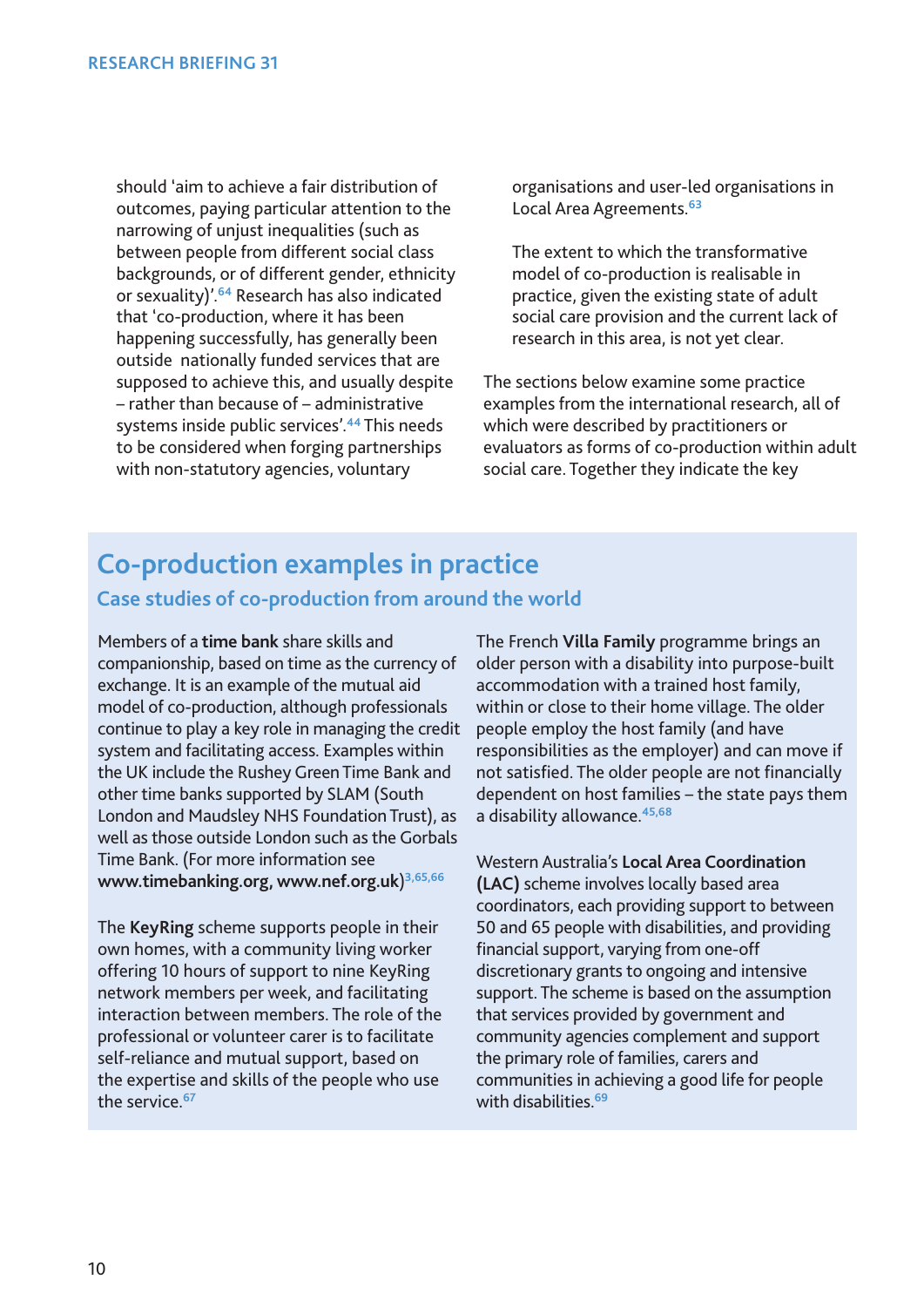features of co-production in practice, highlighting its relevance for schemes that may not explicitly be labelled as co-productive. They also provide an insight into the strengths and limitations of co-production in practice.

Adult social care services which have been described as co-productive include time banking (such as the Rushey Green Time Bank and other time banks supported by SLAM , as well as those outside London such as the Gorbals Time Bank), the KeyRing project, France's Villa Family scheme and Western Australia's LAC programme. Not all of these initiatives have been subject to independent evaluation, but published accounts of some of them do give an insight into what ways and how successfully co-production has taken place.

All of these schemes involve the people who use services taking an active role in the production of outcomes they have had a key role in defining. Broadly, the contributions were of two types:**<sup>13</sup>**

- 1. those that facilitated **mutual aid or peer support** between the people who use services
- 2. those that enabled **collaboration** between professionals and people who use services.

These two approaches need not be mutually exclusive, but most of the practice examples emphasise one or the other.

• **The mutual aid approach** is best exemplified by the time bank model, facilitated and promoted in the UK by David Boyle and the Nef, among others. Members of a time bank share skills and companionship, based on time as the currency of exchange. One example is the DIY time bank in South London in which participants (mostly people who use mental health services) were trained to undertake DIY projects for other members of the time bank.

In this model, professionals continue to play a key role – for example, in referring people to the time bank, and in managing the credit system – but the added value in the system comes from mutual aid or peer support between people who use services.**<sup>44</sup>**

• **The collaboration** approach involves recreating relationships between providers and the people who use services so that they are more collaborative and better meet the requirements of users. The French Villa Family project, the UK's KeyRing scheme and Western Australia's Local Area Coordination (LAC) programme (as described in the case box above) involve placing people who use services in familiar and supportive communities, rather than formal and segregated institutional environments.**45,67,69** 

These schemes aim to **transform** the provision of adult social care, and focus on co-production at various stages of service delivery. There are also examples of co-production which can be classed as intermediate – **supportive** – forms, such as co-production as part of a collaborative assessment and review process.**<sup>70</sup>** Here a team at the University of York developed a template for 'outcome focused assessment and review documentation' in social care, designed 'to give people who use services the lead in their assessment and to direct professionals to act in an assistive and facilitative style'.**<sup>70</sup>**

Co-production has also been used within service monitoring and regulation. The Commission for Social Care Inspection (CSCI) developed an 'experts by experience' scheme to involve the people who use services as members of inspection teams, taking part in service regulation.**71,72** Again, this is an example of supportive co-production, aimed at improving existing service provision.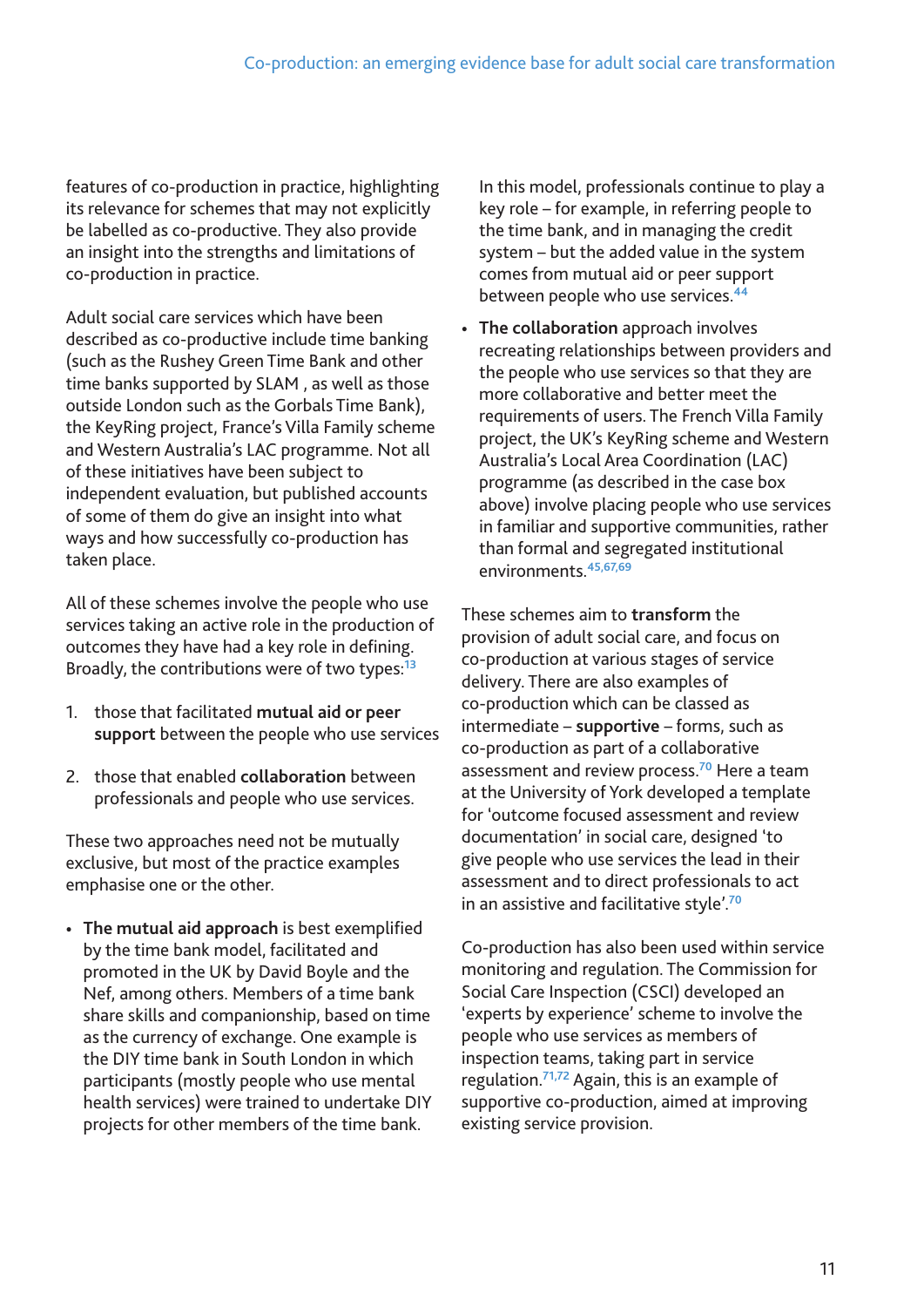Together these practice examples help to draw out some of the key features of co-production, as well as factors which enhance and limit its effectiveness.

#### **Central features of co-production in the practice examples**

The following features were evident in some or all of the case studies.

- 1. **Co-productive approaches can be used with different people who use social care services.** The examples include people with mental health problems, for example, in the time bank initiatives. The Villa Family scheme focuses on older people. Those with physical disabilities are encouraged to co-produce through the outcome-based assessment run by the University of York. People with learning disabilities are supported in the community in schemes such as KeyRing and the LAC programme.
- 2. All the examples recognise that **the people who use services are experts in determining their own requirements.** KeyRing participants are recognised as 'experts on their own lives'.**<sup>67</sup>** The LAC programme is premised on the assumption that people with disabilities and their families have 'natural authority and are best placed to be their most powerful and enduring leaders, decision makers and advocates'.**<sup>69</sup>**
- 3. The schemes **enable people who use services to play an active role in meeting their own needs**, rather than positioning them as passive dependents. In the case of Villa Family, the older people employ the host family (and have responsibilities as the employer) and can move if not satisfied. The older people are not financially dependent on

host families – the state pays them a disability allowance, thereby allowing them a degree of choice and control.

- 4. **The examples demonstrate mutual aid between people who use services, promoting new mechanisms of peer support.** In the time bank, this aid is formalised in the time credit system, but in other cases, such as KeyRing, the role of the professional or volunteer carer is to facilitate self-reliance and mutual support.**<sup>67</sup>** The Villa Family scheme places two older people and host families in each housing complex, recognising the support that they can afford each other.**<sup>45</sup>**
- 5. **The broader community (including families) are active in the production of support, offering a collective model of co-production.** The Australian LAC scheme is based on the assumption that services provided by government and community agencies complement and support the primary role of families, carers and communities in achieving a good life for people with disabilities.**<sup>69</sup>** In the Villa Family case, the hosts are monitored and regulated by the government, and overseen by a trust involving the mayor, the doctor, host families, the older people and their families.**<sup>45</sup>**
- 6. **They involve a redefinition of what constitutes an 'outcome' in public services, often focusing on less quantifiable, personal aspects**, such as befriending, building relationships and broader quality of life issues.**2,4,44,59** In the Villa Family project, a key part of the job is listening to and talking with the elderly. In the LAC programme, there is a recognition that 'the essence of a good life for a person with a disability is the same as for a person without a disability'.**<sup>69</sup>**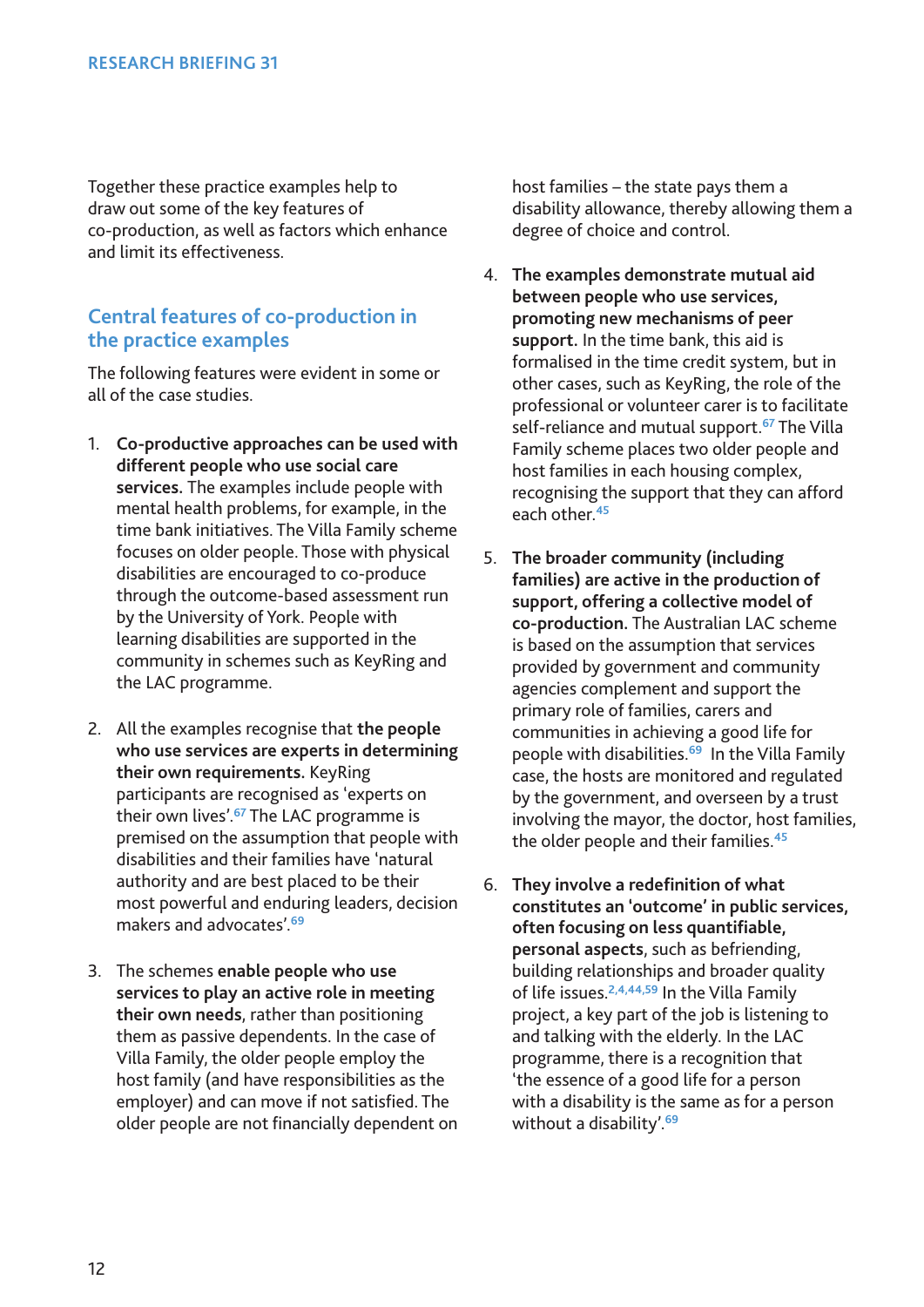### **Strengths of the co-production models**

Each of the practice examples presents successes. In particular reported benefits of the schemes included the following.

- **Value for money.** Independent evaluation of the KeyRing project found that it delivered support cost-effectively.**<sup>67</sup>** According to Bartnik and Chalmers, multiple evaluations of the LAC schemes have shown value for money as well as high levels of satisfaction from the people who use services.**<sup>69</sup>** The potential for co-production to access assets that were previously uncosted and may have been underused, means that it may be more cost-effective than traditional approaches to service delivery. However, some authors have cautioned against using co-production simply as a way to deliver services on the cheap.**44,73**
- **Incorporation of expertise from the people who use services.** Evaluation of the outcome-focused assessment scheme found that people who use services valued the 'respectful' nature of the outcome-focused practice with the professional taking the role of assistant in achieving their desired outcome, rather than taking the role of expert assessor.**<sup>70</sup>** Two evaluation reports of CSCI's 'experts by experience' scheme say that this has 'improved the inspection process and brought real benefits'.**71,72**
- **Health benefits and prevention.** Boyle et al. cite research showing 'clear links between involvement in time banks and reduced levels of medication and hospitalisation'.**<sup>44</sup>** Evaluation of the time bank based at the Rushey Green GP surgery found that there appeared to be physical and psychological health benefits for participants, although they did note that it was difficult to link time bank participation directly to those benefits.**<sup>59</sup>** One doctor felt that the time bank offered a

positive and sustainable community, as opposed to patient groups which were too focused on illness and tended to die out. An independent evaluation of a mental well-being project at SLAM, which included time banks, found that all targets were exceeded, although the report gives no further detail on this.**<sup>74</sup>**A recent assessment of co-production concluded that schemes such as time banks have the potential to develop mutual support systems that can tackle problems before they become acute and require the intervention of formal services. Certain co-production initiatives could contribute to the prevention agenda in health and social care.**<sup>3</sup>**

- **Practical skills.** The review of the time bank case studies noted a number of practical advantages for participants, such as learning DIY skills.**<sup>46</sup>** The time bank can also be a way to develop more formal skills and opportunities. It is noted as a way to validate people's contributions without affecting their income.**44,47**
- **Social capital.** Several of the schemes had **positive benefits for social capital, through building supportive relationships and increasing personal self-confidence and activity**. The sorts of capital created by the schemes can benefit service providers and the broader community as well as the people who use services themselves. For example, the Villa Family project brings more young families into villages, and helps them to integrate into those communities.**<sup>68</sup>** The time banks appear to be more effective than traditional volunteering routes at attracting socially excluded sectors of the population and work well as a tool for social inclusion.**75,76** An evaluation of a number of time banks by Seyfang concluded, 'By promoting mutual volunteering, they generate trust, social capital, reciprocity and community self-help among people who would normally be passive recipients of external assistance'.**75**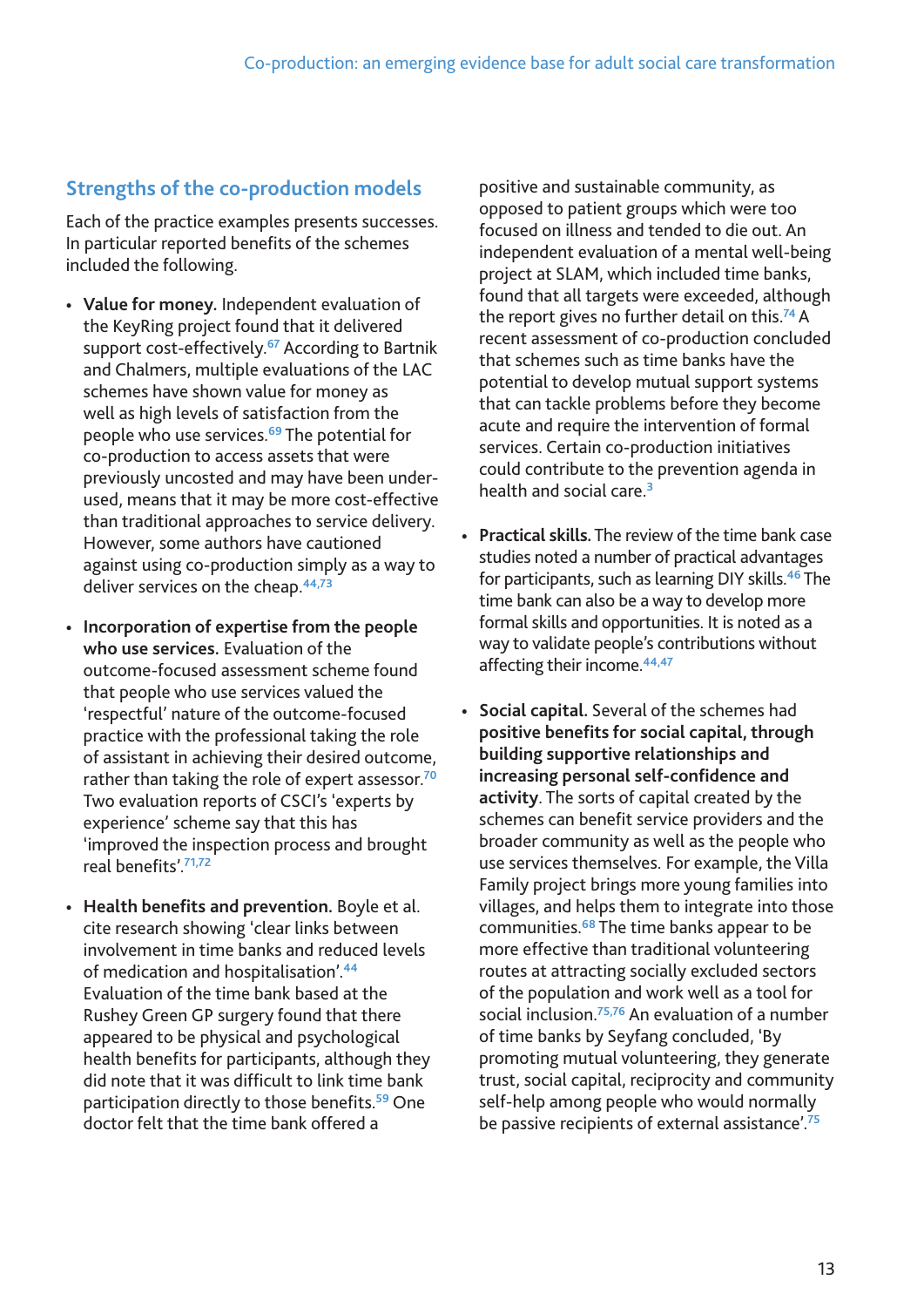#### **Limitations of the co-production models**

The practice examples also indicate some of the limits of co-production, which need to be considered if the approach is to have broader applicability.

1. **Co-productive schemes need to build as well as reinforce social capital.** Although the practice examples showed the potential for co-productive schemes to enhance social capital, there are clearly limits to the scope for some people to co-produce without support: 'The stock of social capital that an individual has is a major influence on their ability to be effective co-producers'.**<sup>6</sup>** Just as in social care participation initiatives more broadly, co-productive schemes may sideline groups that have been generally marginalised and underserved, such as people living in poverty, the homeless, black and minority ethnic people, lesbian and gay people, older people, people with cognitive and communication difficulties and those living in residential settings.**7,36,52** In the LAC evaluation, for example, Bartnik and Chalmers note that people from culturally diverse backgrounds may require extra support to participate in the scheme.**<sup>69</sup>** Poll, the founder of the KeyRing project, acknowledges that the scheme is designed for people who need relatively low levels of support and would need to be modified for people who need more help to live independently.**<sup>67</sup>**

There is also some concern that co-production may be better at providing 'bonding' social capital (helping to create links within communities) rather than 'bridging' (making links between different communities). Policy interviewees spoken to by Boyle et al. raised concerns that co-production must not just target poor

people.**<sup>44</sup>** Linked to this is a concern that the collaborative nature of co-production should not be seen too strongly in reciprocal terms, framed as what the people who use services will have to 'pay back' in the future.**<sup>44</sup>** The point has been made that 'excluded communities should not have to "participate" in order to have the same claim on service quality and provision as other members of society have'.**<sup>77</sup>** Co-production must not be 'government attempting to dump its difficult problems on users and communities'.**<sup>45</sup>**

- 2. **Co-production may challenge existing frameworks of service provision.** The KeyRing project had difficulty fitting in with a regulatory framework which is too focused on outputs rather than outcomes.**<sup>67</sup>** The tax and benefit regulations have been a problem for time bank participants,**44,47** as is the case for all forms of meaningful participation by people who use services and their carers.**<sup>83</sup>** Risk-aversion among statutory authorities was noted to be a constraint on innovation in some of the research.**44,47,67** Traditional notions of accountability may also be threatened as public/private, formal/informal resources become more closely linked.**<sup>78</sup>** However, there may be ways in which accountability to individuals and communities is enhanced through a more open and collaborative approach to service design, commissioning and regulation.**<sup>45</sup>**
- 3. **Co-productive schemes require sustained, secure funding and organisational support but also need to be independent.** A Government of Western Australia evaluation of the LAC scheme**<sup>79</sup>** noted that the multiple demands being made on the scheme (such as to its scope, role, constituency and accountability) threatened its medium- to long-term sustainability. A systematic five-yearly review of the LAC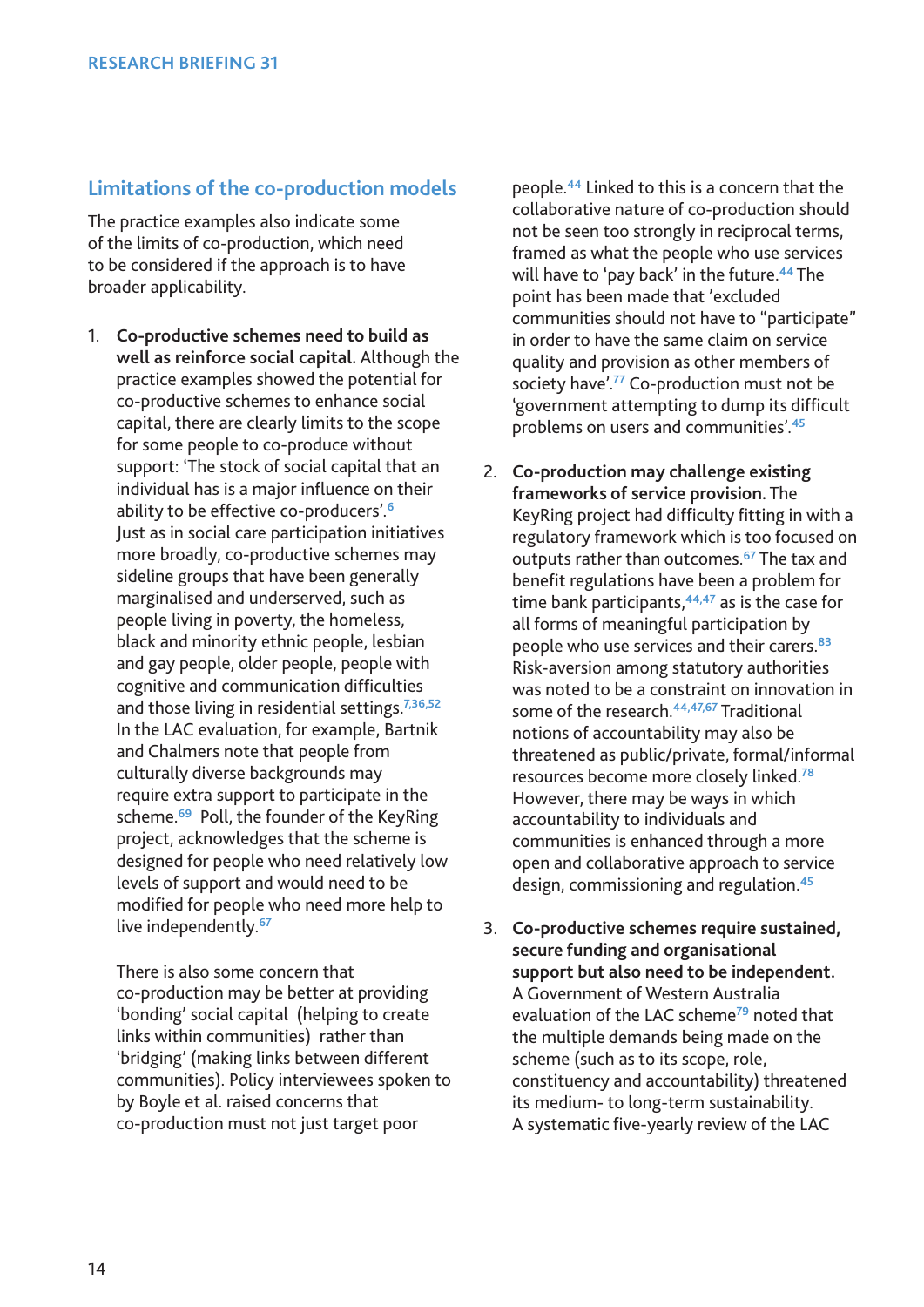programme was recommended to keep it 'contemporary and responsive to the emerging strategic environment'.**<sup>69</sup>** Funding for time banks tends to be short-term and unstable,**<sup>65</sup>** although such initiatives require organisational support to thrive. The time bank project at SLAM benefited from being part of a big organisation where time banks were valued, as they had the ability to empower the workers.**<sup>74</sup>** However, Boyle et al. also note that time bank participants may be cautious of getting money from more institutionalised sources such as local authorities in case it compromises the independence of the scheme.**<sup>44</sup>**

4. **Co-production requires support for staff.** The Australian LAC scheme is only as good as the individual coordinator, highlighting the importance of staff selection, quality and consistency.**<sup>69</sup>** All the case studies required committed staff support, at least in the early stages, which can be hard to reconcile with other priorities.

A number of the evaluations reported **resistance from staff**. The evaluation of the Gorbals Time Bank found that local education and health agencies were unwilling to engage with the project.**<sup>65</sup>** The analysis of the role of user groups in co-producing community care found that officials were reluctant to acknowledge the legitimacy of such groups.**<sup>56</sup>** Staff working for the SLAM project reported colleague resistance to the time bank projects, particularly where the assumed potential and ability of the people who were using the service were challenged.**<sup>44</sup>**

It was also clear that staff attitudes could be transformed through taking part in co-productive projects, such as a greater awareness of the contributions of people who use services and their carers, and greater

recognition of the credibility of service users working as outreach workers – although they also acknowledged the pressures of time available to spend on the project.**<sup>44</sup>**

A number of the evaluations called for **a new understanding of professional roles to facilitate co-production**: 'Co-production is a specific professional skill, best practice for which is only now being developed'.**<sup>59</sup>** One author called for:'a new type of public service professional: the co-production development officer, who can help to overcome the reluctance of many professionals to share power with users and their communities and who can act internally in organisations (and partnerships) to broker new roles for co-production between traditional service professionals, service managers, and the political decision makers who shape the strategic direction of the service system'.**<sup>45</sup>**

Conversely, others strongly emphasise the need to 'resist temptation to create yet another category of potential professionals' to make co-production happen.**<sup>2</sup>**

At a minimum there is **a need for staff training to support co-productive approaches**. Many of the evaluations emphasised the distinctive role that professionals were expected to play. In the LAC case for example, the coordinator is described as 'an eclectic role… It exhibits elements of individual coordination, personal advocacy, family support, community development and direct funding'.**<sup>69</sup>** Similarly, in the KeyRing project, 'The Community Living Volunteer's role is an unusual one – part good neighbour, part facilitator, part advocate, part support worker'.**<sup>67</sup>**

There is **a stronger emphasis on relationships than in traditional service**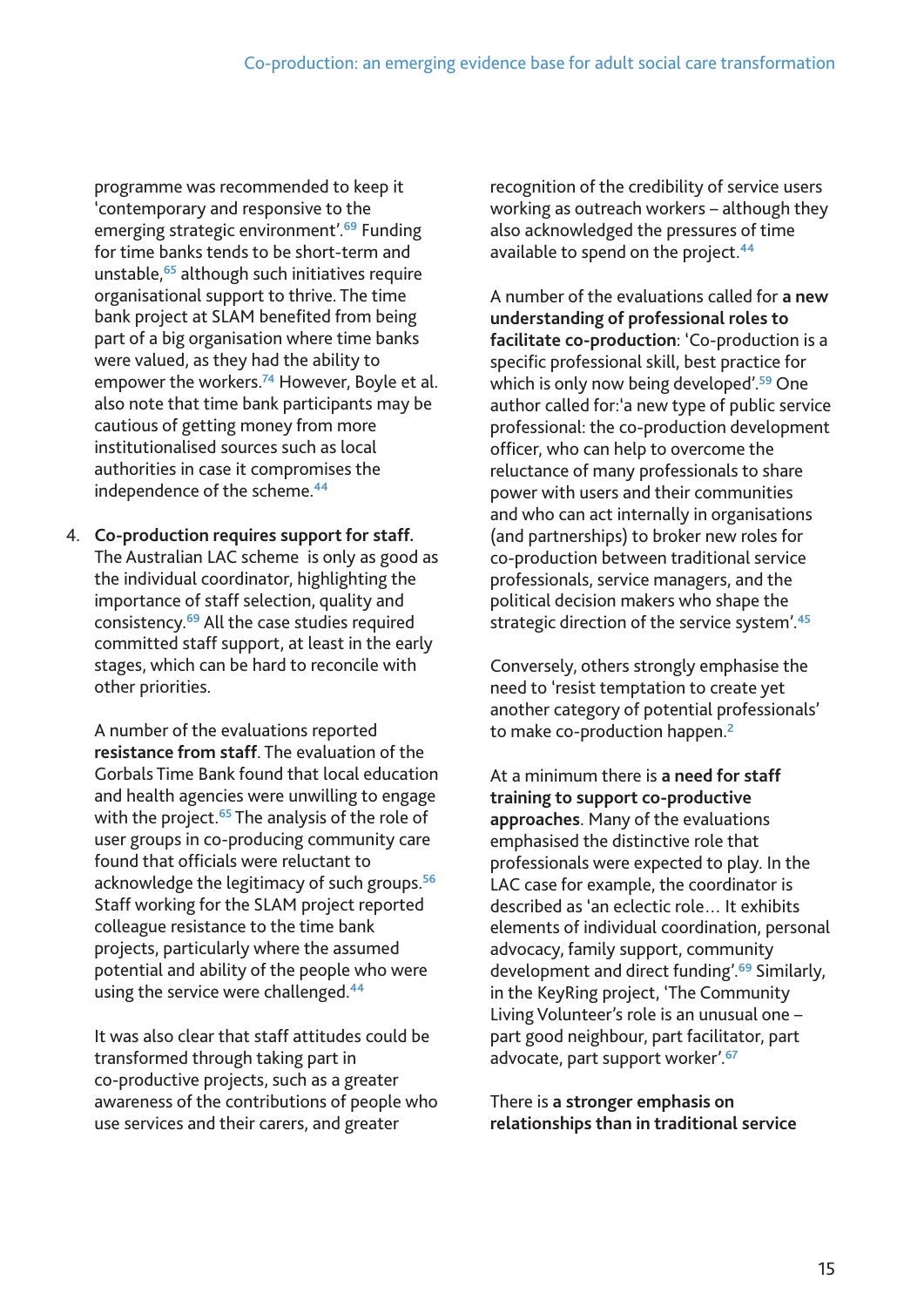**delivery systems, making staff continuity important**. If staff turnover is high and users have to redevelop relationships over and over again, they are likely to grow tired and 'stop co-producing their service', becoming institutionalised and losing the benefits derived from their input.**<sup>80</sup>**

As well as building relationships, co-production schemes may require a process of letting go: 'Once service clients and community activists become engaged in the co-design of and co-management of services alongside professional staff, the networks which are created may behave as complex, adaptive systems which behave in ways which professional and commercial providers cannot easily control and indeed may not fully understand'.**<sup>13</sup>** Certainly positive, supported risk management will be integral to co-production, as professionals allow users to shape their own service provision, along with a recognition that not all risk can be eliminated.**<sup>45</sup>**

### **Conclusion**

Co-production is of central importance to the personalisation and transformation of adult social care services.**<sup>1</sup>** It is relevant to all sectors in adult social care (including voluntary and independent sector providers) and for all kinds of people who use social care services.

Although co-production relies on a very simple definition – people who use services collaborate in the production of services – the details of how this is applied to public services in general, and social care in particular, are more complex. Co-productive approaches assume that people who use services have expertise and assets, which are essential to creating effective services and good practice.

Co-production is not a new delivery mechanism for social care services. It is an approach which affirms and supports an active and productive role for people who use services, and the value of collaborative relationships in delivering the outcomes negotiated with the person using the service.

Social care already relies on the productive input of the people who use services, through engagement, care management and peer support. However, often such contributions are undervalued, as organisational cultures can encourage professionals to endorse a 'We'll fix it' approach. Co-production 'is a positive affirmation that people can develop their own futures with the support of others including professionals.**<sup>2</sup>**

Co-production has much in common with initiatives to increase involvement by the people who use services. However, it is linked to a particular kind of participation in which people are producers rather than critical consumers of service outcomes. Co-production means that people who use services are recognised as active participants in shaping the arrangements for care and support that offer choice and control, both on an individual and collective level: 'Involving users as collaborators rather than consumers enables them to use frontline professionals' skills alongside other assets to develop services that suit them and bring about positive outcomes. This can also significantly enhance staff's experience of their roles, shifting from reluctant rationing of services into supportive collaborators'.**<sup>3</sup>**

Co-production is not a 'magic fix': 'It does not dispense with the need for promoting equality, enforcing standards or improving delivery. However, it offers a different way to think about the relationship between the state, service providers and service users'.**<sup>4</sup>**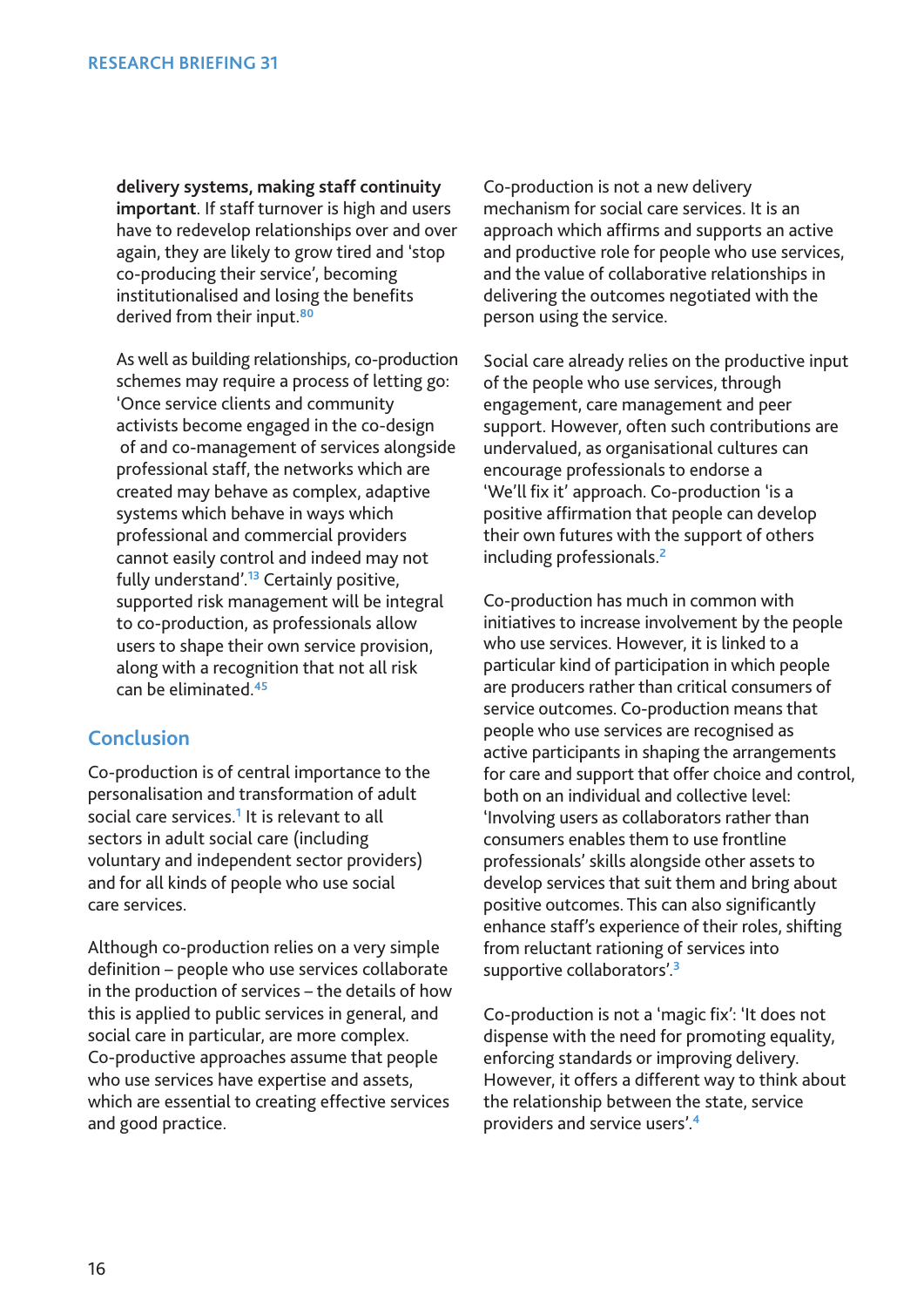If co-production is to improve outcomes in social care, it will be at the 'transformative' level, avoiding versions of co-production that simply cut costs, demand compliance or reproduce existing power relations.

# **Implications from the research**

- 1. Co-production is a complex concept with a range of implications for social care. Rather than offering an off-the-shelf model of social care it:
	- challenges existing service models and delivery patterns
	- questions assumptions of users as the passive consumers rather than the active producers of care
	- supports collective rather than primarily one-to-one service relationships
	- demands renegotiation and restructuring of relationships between people who use services and professionals, which in turn requires the empowerment of both parties

recognises that social care provision is an iterative and negotiated process, not a simple delivery chain from Whitehall to the front room. The concept can be combined with various forms of user involvement and service redesign, so long as there is a commitment to

power-sharing, an active and productive role for the user, and a recognition of the importance of collaborative relationships in delivering service outcomes.

- 2. A strength of the co-production approach is that it meshes with people's willingness 'to put something back', while at the same time linking that contribution to something very tangible and specific in their lives.**<sup>16</sup>** Co-producers can be 'everyday makers' as well as 'expert citizens', participating in ways that improve their everyday lives, 'concretely and personally', rather than getting involved in parties or grassroots organisations.**<sup>81</sup>**
- 3. Many of the limitations of co-production including institutional resistance and the need to involve marginalised people – are those of user involvement more generally.**36,57** They are not specific to social care. Surveys and evaluations of co-production case studies outside the social care sector have similarly identified its transformative potential and the need to overcome resourcebased and cultural constraints.**33,45,82** Greater dialogue between staff and the people who use services can generate conflict and disagreement as well as supportive collaboration, and those tensions need to be acknowledged and overcome.**43,60,82**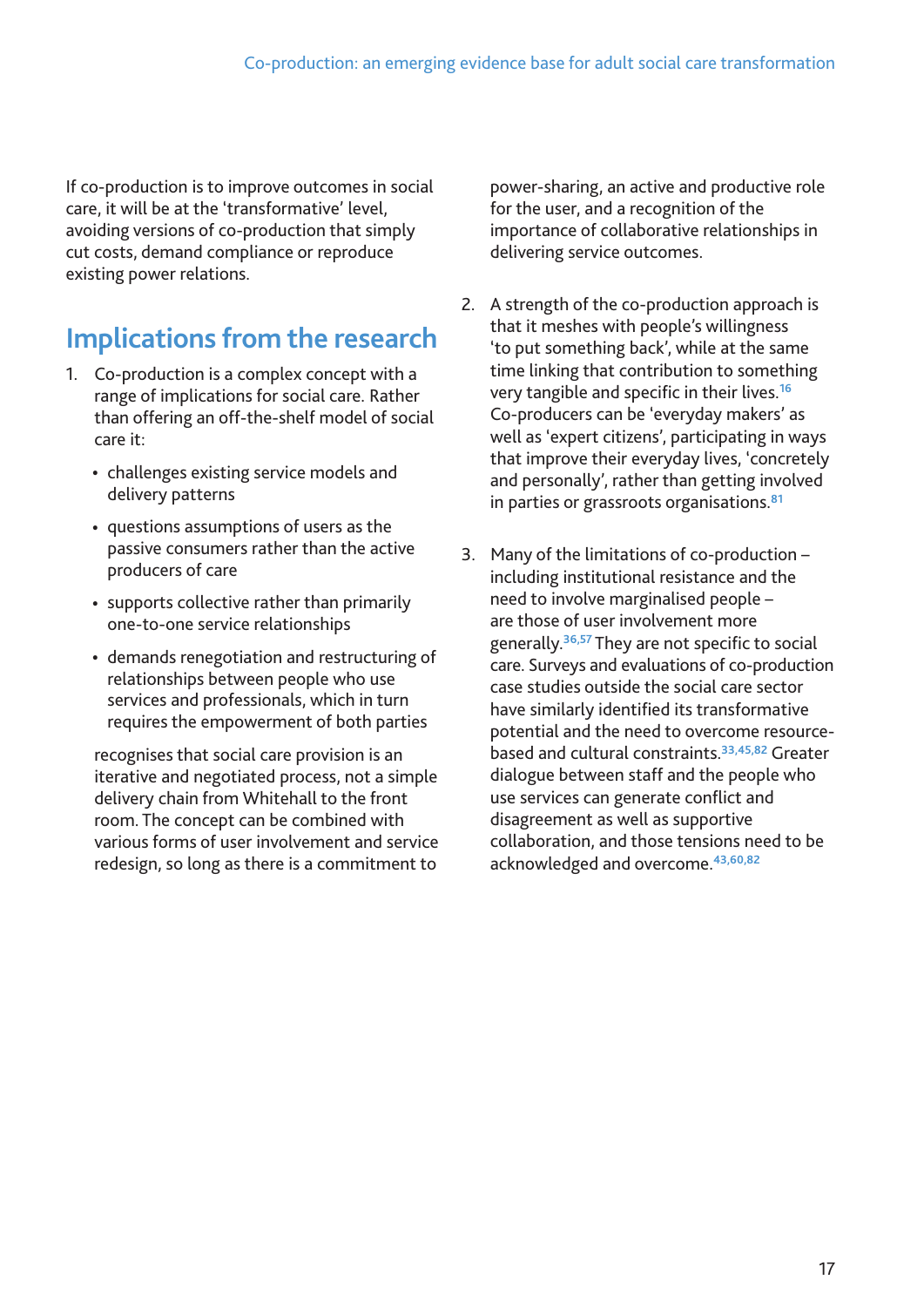### **Useful Websites**

**Social Care Online www.scie-socialcareonline.org.uk**

**Putting People First Personalisation Network [www.integratedcarenetwork.gov.uk/](http://www.integratedcarenetwork.gov.uk/Personalisation) Personalisation**

**New Economics Foundation www.nef.org.uk**

**CarnegieUK Trust Publications www.carnegieuktrust.org.uk/publications**

**Office for Public Management Resources www.opm.co.uk/resources/resources.shtml**

**Compass Publications www.compassonline.org.uk/publications/**

**Timebank UK www.timebank.org.uk/**

**KeyRing Living Support Networks www.keyring.org/**

**Disability Western Australia Local Area Coordination [www.disability.wa.gov.au/forindividuals/](http://www.disability.wa.gov.au/forindividuals/disability/lac.html) disabilityservices/lac.html**

**in Control www.in-control.org.uk**

**Commission for Social Care Inspection Experts by Experience [www.csci.org.uk/about\\_us/news/experts\\_by\\_](http://www.csci.org.uk/about_us/news/experts_by_experience_make_ins.aspx) experience\_make\_ins.aspx**

**Joseph Rowntree Foundation www.jrf.org.uk/**

### **Related SCIE publications**

Report 20: Personalisation: a rough guide (2008)

Research briefing 20: Choice, control and individual budgets (2009)

SCIE guide 17: The participation of adult service users, including older people, in developing social care

Race equality discussion paper 1: Will community-based support services make direct payments a viable option for black and minority ethnic service users and carers?

SCIE guide 10: Direct payments: answering frequently asked questions

Joint publication: Social care transformation: elected member briefing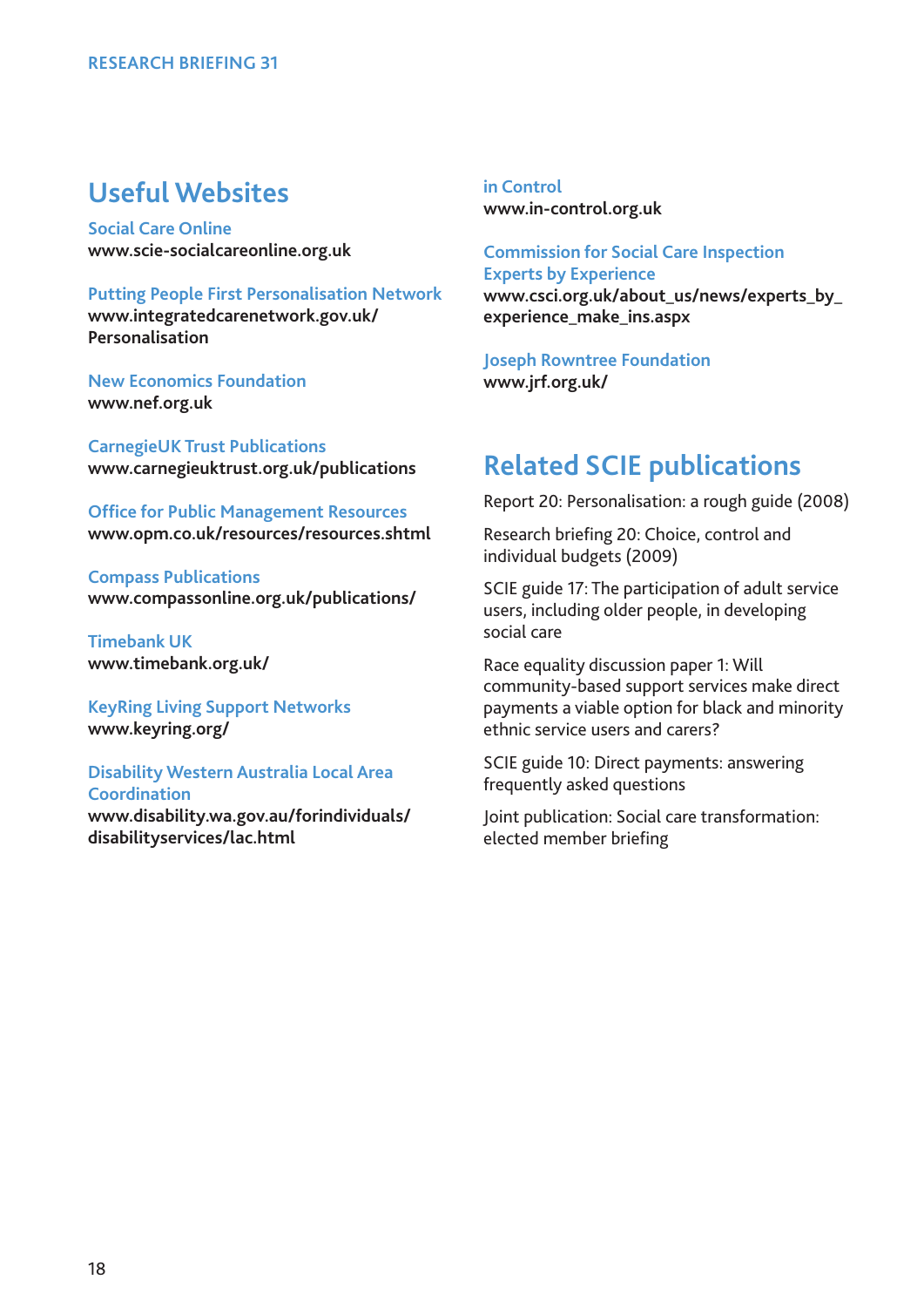# **References**

- 1. HM Government (2007) *Putting people first: a shared vision and commitment to the transformation of adult social care*, London: HM Government.
- 2. Hunter, S. and Ritchie, P. (2007a) 'Endnote', RESEARCH HIGHLIGHTS IN SOCIAL WORK Co-Production and Personalisation in Social Care Changing Relationships in the Provision of Social Care (49), pp (to iclude p. 155)
- 3. Stephens, L. and Ryan-Collins, J. (forthcoming)*Compass think piece 44: the new wealth of time – how timebanking can help people build better public services,* London: Compass.
- 4. Hunter, S. and Ritchie, P. (2007b) 'Introduction: With, Not To: Models of Co-Production in Social Welfare " RESEARCH HIGHLIGHTS IN SOCIAL WORK Co-Production and Personalisation in Social Care Changing Relationships in the Provision of Social Care (49): 9–18.
- 5. Gannon, Z. and Lawson, N. (2008) *Co-production: the modernisation of public services by staff and users,* London: Compass.
- 6. Cummins, J. and Miller, C. (2007) *Co-production, social capital and service effectiveness,* London: OPM.
- 7. Shaping Our Lives, National Centre for Independent Living and University of Leeds Centre for Disability Studies (2007) *SCIE people management knowledge review 17: developing social care, service users driving culture change*, London: SCIE.
- 8. Sharp, E (1980) 'Toward a New Understanding of Urban Services and Citizen Participation: The Co-production Concept', *Midwest Review of Public Administration,* June 14: 105–1 18
- 9. Whitaker, G (1980) 'Co-production: Citizen Participation in Service Delivery', *Public Administration Review,* May/June 40: 240–246.
- 10. Parks, R.B., P.C. Baker, L. Kiser, R. Oakerson, E. Ostrom, V. Ostrom, S.L. Percy, M.B. Vandivort, G.P. Whitaker and R. Wilson (1981), 'Consumers as Coproducers of Public Services: Some Economic and Institutional Considerations', Policy Studies Journal, Vol. 9, No.7, pp1001–1011.
- 11. Brudney, J.L. and England, R.E. (1983) 'Towards a definition of the coproduction concept', *Public Administration Review,* vol 43, no 1, pp 59–65.
- 12. Alford, J. (1998) 'A public management road less travelled: clients as co-producers of public services', *Australian Journal of Public Administration*, vol 57, no 4, pp 128–137.
- 13. Bovaird, T. (2006) 'Developing new forms of partnership with the "market" in the procurement of public services', *Public Administration*, vol 84, no 1, pp 81–102.
- 14. Barnes, C. (2004) *Independent living, politics and implication*, Leeds: University of Leeds.
- 15. Cahn, E.S. (2006) *Priceless money: banking time for changing times,* Washington, DC: Time Banks USA.
- 16. Birchall, J. and Simmons, R. (2004) *User power: the participation of users in public services,* London: National Consumer Council.
- 17. Vamstad, J. (2004) 'Co-production as a defining principle – a new typology for provision of welfare services in Sweden', EGPA conference, Ljubljana, Slovenia.
- 18. Miliband, D. (2006) Speech to the National Council for Voluntary Organisations, London, 21 February.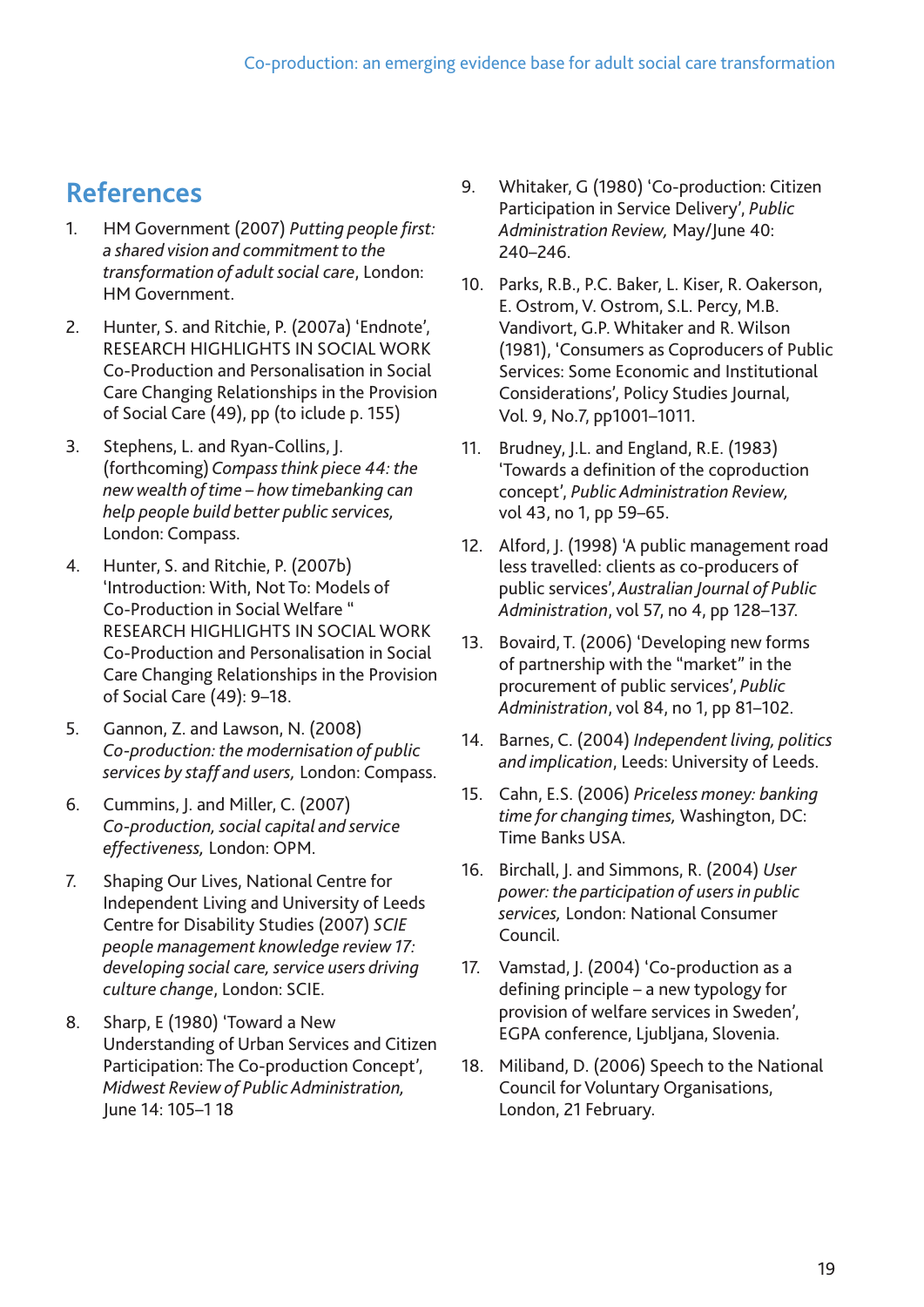- 19. Lyons, M. (2006) *National prosperity, local choice and civic engagement: a new partnership between central and local government for the 21st century,* London: HMSO.
- 20. Department for Communities and Local Government (2006) *Strong and prosperous communities,* London: The Stationery Office.
- 21. Gershon, Sir P. (2004) *Releasing resources to the front line: independent review of public sector efficiency,* London: HMSO.
- 22. Leadbeater, C. and Cottam, H. (2007) 'The user-generated state: Public Services 2.0', in P. Diamond (ed.) *Public Matters: The renewal of the Public Realm,* London: Politicos, pp. 95–116.
- 23. Pawson, R., Boaz, A., Grayson, L. et al. (2003) *SCIE knowledge review 3: types and quality of knowledge in social care,* London: SCIE.
- 24. Leadbeater, C. (2004) *Personalisation through participation: a new script for public services,* London: Demos.
- 25. Department of Health (2005) *Independence, well-being and choice: a vision for adult social care in England*, London: Department of Health.
- 26. Cabinet Office (2008) *Excellence and fairness: achieving world class public services,* London: Cabinet Office.
- 27. Parker, S. (2007a) 'Participation: a new operating system for public services?' in S. Creasy (ed.) *Participation nation: reconnecting citizens to the public realm*, INVOLVE, pp. 103–112.
- 28. Coulson, S. (2007) 'Person-centred planning as co-production', *Research Highlights in social work: Co-Production and Personalisation in Social Care Changing Relationships in the Provision of Social Care,* vol 49, pp 105–118.
- 29. Callaghan, G. and Wistow, G. (2008) 'Can the community construct knowledge to shape services in the local state? A case study, *Critical Social Policy,* vol 28, no 2, pp 165–186.
- 30. Office for Disability Issues (2008) *Independent living: A cross-government strategy about independent living for disabled people,* London: HM Government Office for Disability Issues.
- 31. Kelly, G., Mulgan, G. and Muers, S. (2002) *Creating public value: an analytical framework for public service reform,* London: Prime Minister's Strategy Unit.
- 32. TUC (2008) *Rethinking public service reform – the 'public value' alternative,* London: TUC.
- 33. National Consumer Council/Unison (2006) *Shared solutions: uniting users and staff in public service improvement,* London: NCC/Unison/Catalyst.
- 34. HM Treasury (2007) *Empowering the workforce and public to shape services,* 2007 pre-budget report and comprehensive spending review, pp. 37–38.
- 35. Miliband, E. (2007) 'Voices of real reform', speech to Compass/Unison conference, London, 15 January.
- 36. Carr, S. (2004) *SCIE position paper 3: has service user participation made a difference to social care services?* London: SCIE.
- 37. Roulstone, A, Hudson, V., Kearney, J. et al. (2006) *SCIE position paper 5: working together – carer participation in England, Wales and Northern Ireland,* London: SCIE.
- 38. Parker, S. and Heapy, J. (2006) *The journey to the interface: how public service design can connect users to reform,* London: Demos.
- 39. Boyle, D. (2008) 'Assets that can't be bought', *Society Guardian,* 16 July.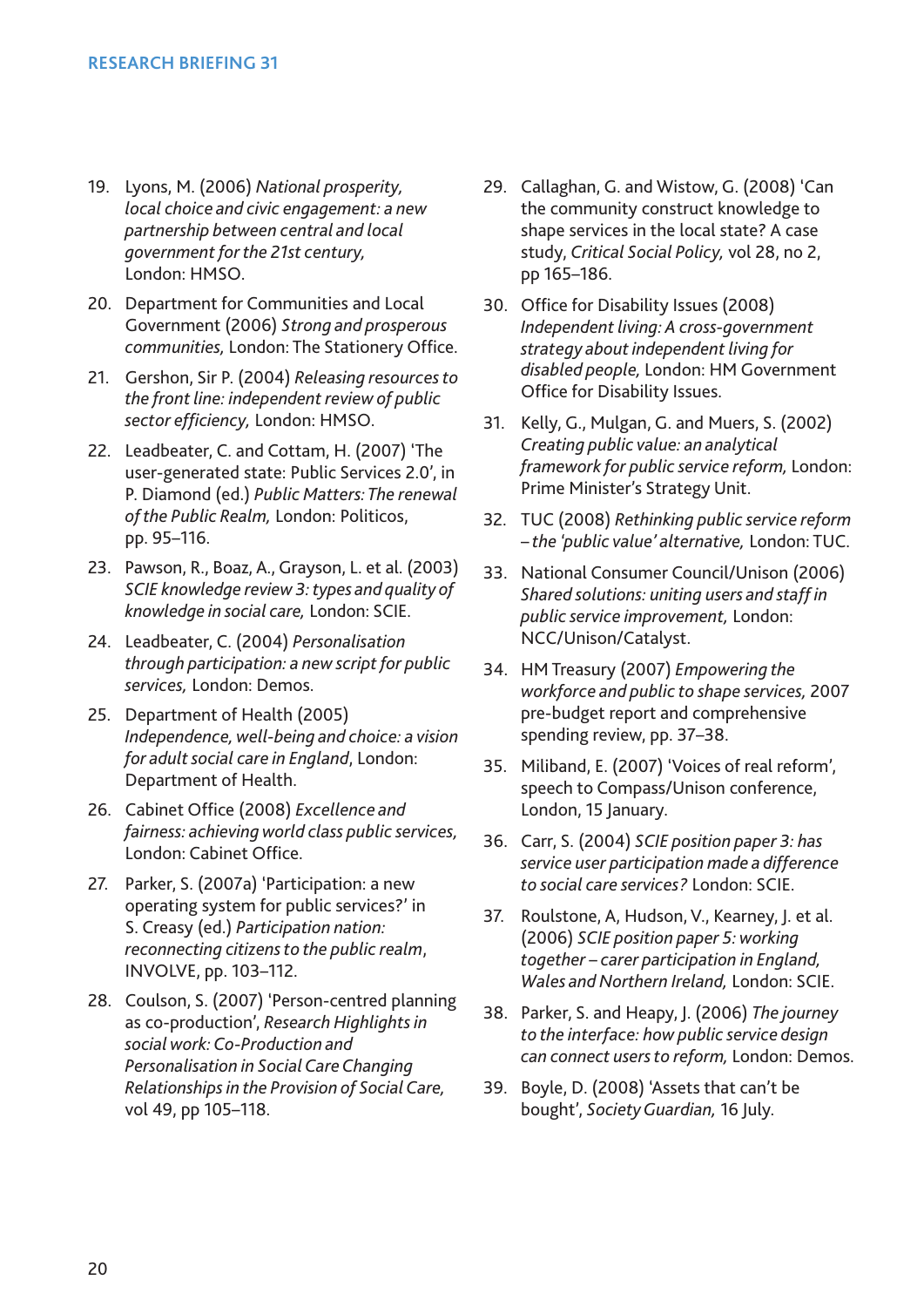- 40. Carr, S. with Dittrich, R. (2008) *Personalisation: a rough guide*. London: SCIE.
- 41. Glendinning, C., Challis, D., Fernandez, J. Jacobs, S., Jones, K. Knapp, M., Manthorpe, J., Moran, N., Netten, A., Stevens, M. and Wilberforce, M. (2008) *Evaluation of the individual budgets pilot programme: final report,* York: Social Policy Research Unit, University of York.
- 42. New Economics Foundation (2008) *Co-production: a manifesto for growing the core economy,* London, New Economics Foundation.
- 43. Needham, C. (2007). "Realising the potential of co-production: Negotiating improvements in public services." *Social Policy and Society* 7(2): 221–231.
- 44. Boyle, D. et al. (2006a) *Hidden work: co-production by people outside paid employment,* York: Joseph Rowntree Foundation.
- 45. Bovaird, T. (2007a) 'Beyond engagement and participation: user and community co-production of public services', *Public Administration Review,* vol 67, no 5, pp 846–860.
- 46. Boyle, D. et al. (2004) *For the sake of a nail: co-production, time banks and mutual volunteering for DIY and small repairs*, London: New Economics Foundation.
- 47. Boyle, D. et al. (2006b) *Aspects of co-production: the implications for work, health and volunteering,* London: New Economics Foundation.
- 48. Bradwell, P. and S. Marr (2008). Making the most of collaboration: an international survey of public service co-design. London, Demos / Price Waterhouse Coopers.
- 49. Wilson, G. (1994) 'Co-production and self-care: new approaches to managing community care services for older people', *Social Policy and Administration*, vol 28, no 3, pp 236–250.
- 50. Hyde, P. and Davies, H.T.O. (2004) 'Service design, culture and performance: collusion and co-production in health care', *Human Relations*, vol 57, no 1, pp 1407–1426.
- 51. Beresford, P. (2007) *The changing roles and tasks of social work from service users' perspectives: A literature-informed discussion paper,* London: Shaping Our Lives National User Network.
- 52. Barnes M. et al. (2008) *Designing citizen-centred governance,* York: Joseph Rowntree Foundation.
- 53. Rich, R.C. (1981) 'Interaction of the Voluntary and Governmental Sectors: Toward an Understanding of the Co-production of Municipal Services', Administration and Society, Vol. 13, pp 59-75.
- 54. Fraser, N. (2000) 'Rethinking recognition', *New Left Review,* 3, May/June.
- 55. Percy, S.L. (1984) 'Citizen participation in the coproduction of urban services',*Urban Affairs Quarterly*, vol 19, no 4, pp 431–446.
- 56. Barnes, M., Harrison, S., Mort, M., Shardlow, P. and Wistow, G. (1999) 'The new management of community care: user groups, citizenship and co-production', in G. Stoker (ed.) *The new management of British local government*, Basingstoke: Macmillan.
- 57. Crawford, M., Rutter, D. and Thelwall, S. (2003) *User Involvement in change management: a review of the literature,* report to NHS Service Delivery and Organisation Research and Development.
- 58. Breton, M. (1999) 'Sharing power', *Journal of Progressive Human Services*, vol 10, no 1, pp 33–51.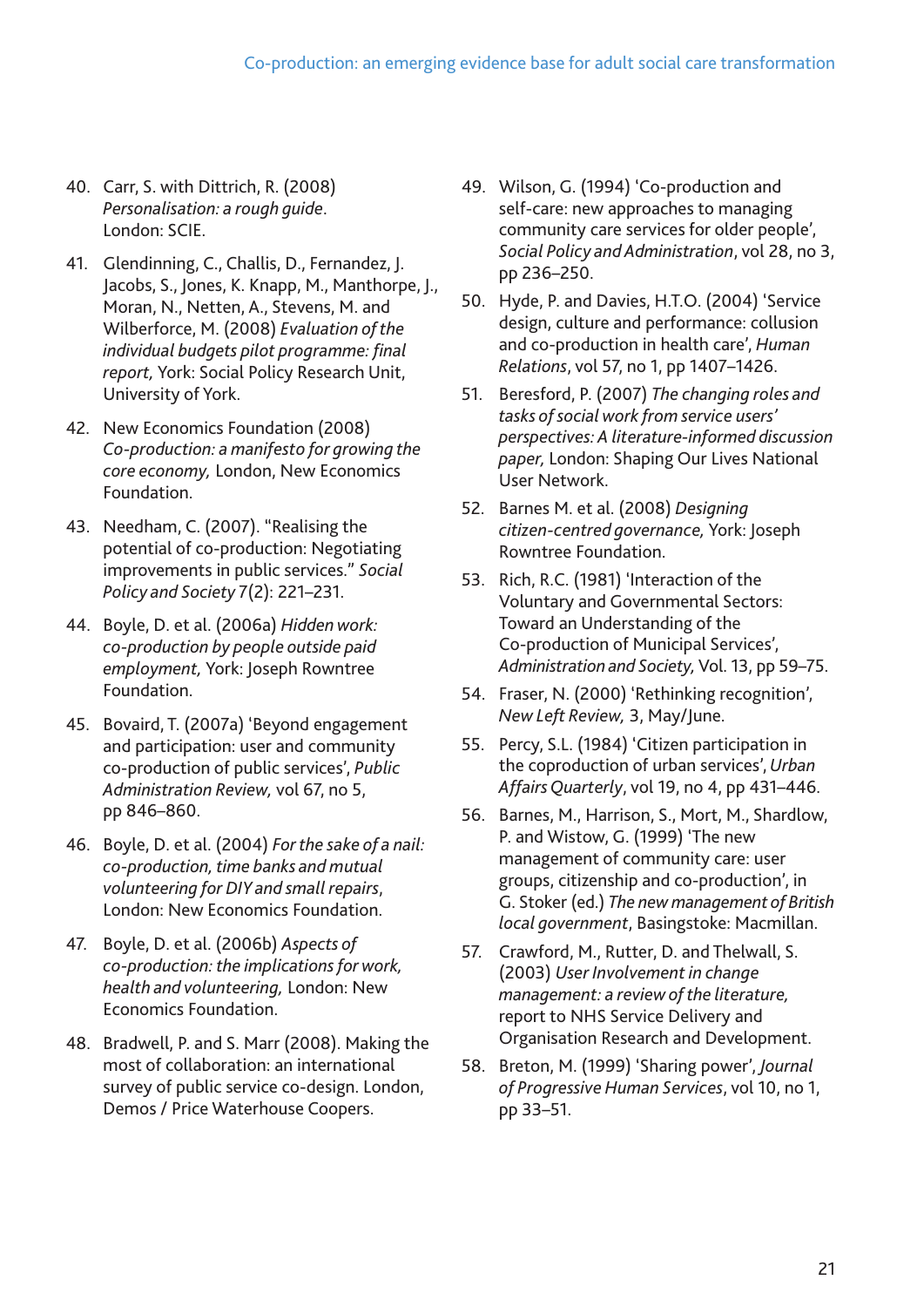- 59. Burns, S. and Smith, K. (2004) *Co-production works! The win:win of involving local people in public services,* London: New Economics Foundation.
- 60. Carr, S. (2007) 'Participation, power, conflict and change: theorizing dynamics of service user participation in the social care system of England and Wales', *Critical Social Policy*, vol 27, no 2, pp 266–267.
- 61. Powell, K.L. and Dalton, M.M. (2003) 'Co-production, service exchange networks, and social capital', *Social Policy Journal*, vol 2, no 2/3, pp 89–105.
- 62. Normann, R. 1991, *Managing Service Industries,* London: Wiley.
- 63. Department of Health (2008) *Local authority circular LAC 1: transforming social care,* London: Department of Health.
- 64. Brooks, R. (ed.) (2007) *Public services at the crossroads: executive summary*, London: Institute for Public Policy Research.
- 65. Seyfang, G. (2004) 'Time banks: rewarding community self-help in the inner city?' *Community Development Journal,* vol 39, no 1, pp 62–71.
- 66. Ryan-Collins, J., Stephens, L. and Coote, A. (2008). *The new wealth of time: how time banking helps people build better public services*, London: New economics foundation.
- 67. Poll, C. (2007) Co-production in supported housing: KeyRing living support networks and neighbourhood networks', RESEARCH HIGHLIGHTS IN SOCIAL WORK Co-Production and Personalisation in Social Care Changing Relationships in the Provision of Social Care, vol 49, pp 49–66.
- 68. Loubens, P. (2007) *Villa family: providing care for the elderly in rural France,* Besancon: Ages & Vie.
- 69. Bartnik, E. and Chalmers, R. (2007) 'It's about more than the money: local area coordination supporting people with disabilities', Research highlights in social work co-production and personalisation in social care, *Changing Relationships in the Provision of Social Care,* vol 49, pp 19–38.
- 70. Harris, J. et al. (no date) *Outcomes for disabled service users: Department of Health final report,* York: Social Policy Research Unit.
- 71. Commission for Social Care Inspection (CSCI) (2007a) *Experts by experience in regulatory inspections 2006/07*, London, CSCI.
- 72. Commission for Social Care Inspection (CSCI) (2007b) *Experts by experience in domiciliary care inspections 2006/07*, London: CSCI.
- 73. Needham, C. (2006) 'Co-production in public services: opportunity or threat?', *Renewal*, vol 14, no 2, pp 55–60.
- 74. Reed, Z. (2008) 'Coproduction, time banks and mental health', *A Life in the Day,* vol 12, p 1.
- 75. Seyfang, G. (2003a) 'Growing cohesive communities one favour at a time: social exclusion, active citizenship and time banks', *International Journal of Urban and Regional Research,* vol 27, no 3, pp 699–706.
- 76. Seyfang, G. (2003b) '"With a little help from my friends". Evaluating time banks as a tool for community self-help', *Local Economy*, vol 18, no 3, pp 257–263.
- 77. Taylor, M. (2003) *Public policy in the community,* Basingstoke: Palgrave.
- 78. Joshi, A. and Moore, M. (2004), 'Institutionalised Co-production: Unorthodox Public Service Delivery in Challenging Environments', *Journal of Development Studies*, Vol. 40, No. 4, pp. 31–49.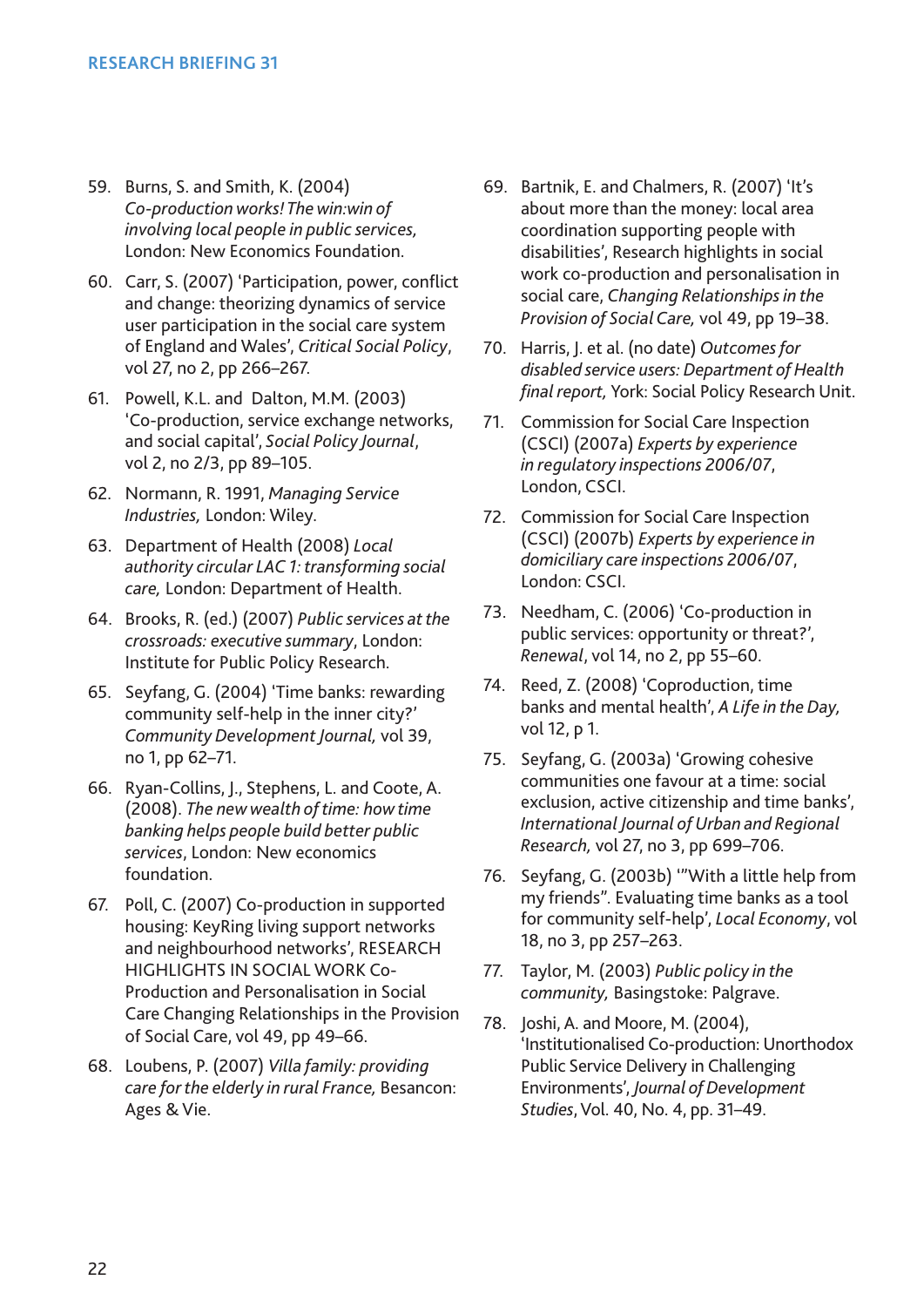- 79. Bartnik E & Chambers R (2007) It's about more than the money: local area coordination supporting people with disabilities in Hunter S & Ritchie P (2007) (eds) *Co-production and social care: changing relationships in the provision of social care* London: Jessica Kingsley
- 80. Wilson, G. (1996) 'Quality through coproduction', *Care Plan,* vol 3, no 1, pp 13–15.
- 81. Bang, H. (2005) 'Among everyday makers and expert citizens', in J. Newman (ed.)

*Remaking governance: peoples, politics and the public sphere*, pp 159–178, Bristol: Policy Press.

- 82. Bradwell, P. and Marr. S. (2008) *Making the most of collaboration: an international survey of public service co-design,* London: Demos/PricewaterhouseCoopers.
- 83. Commission for Social Care Inspection (2007) *Benefit barriers to involvement: finding solutions* London: CSCI

# **About SCIE research briefings**

SCIE research briefings provide a concise summary of recent research into a particular topic and signpost routes to further information. They are designed to provide research evidence in an accessible format to a varied audience, including health and social care practitioners, students, managers and policy-makers. They have been undertaken using the methodology which is available at **[www.scie.org.uk/publications/briefings/ methodology.asp](http://www.scie.org.uk/publications/briefings/methodology.asp)** The information upon which the briefings are based is drawn from relevant electronic bases, journals and texts, and where appropriate, from alternative sources, such as inspection reports and annual reviews as identified by the authors. The briefings do not provide a definitive statement of all evidence on a particular issue.

SCIE research briefings are designed to be used online, with links to documents and other organisations' websites. To access this research briefing in full, and to find other publications, visit **www.scie.org.uk/publications**